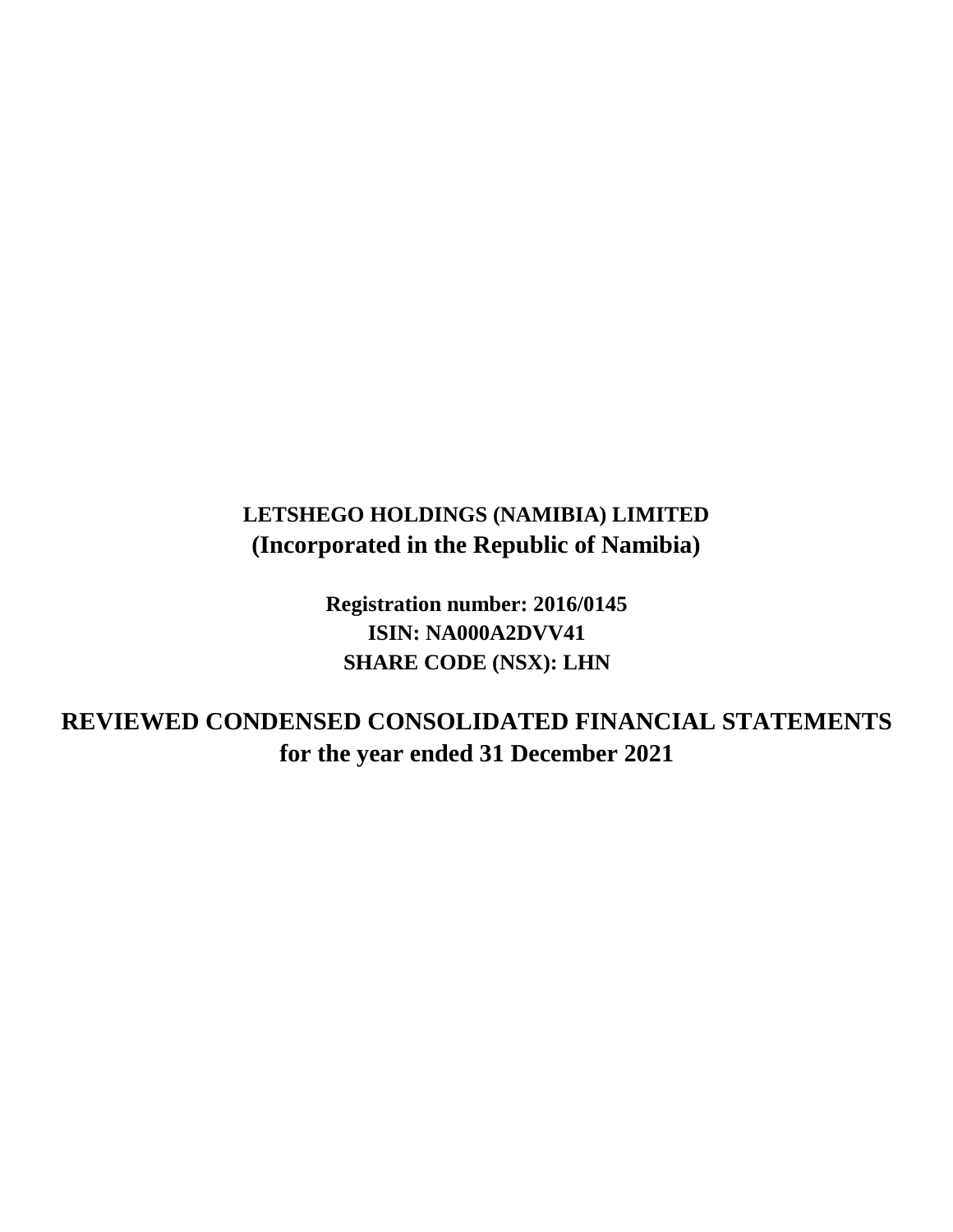# **LETSHEGO HOLDINGS (NAMIBIA) LIMITED REVIEWED CONDENSED CONSOLIDATED FINANCIAL STATEMENTS for the year ended 31 December 2021**

| Registration number:       | 2016/0145                                                                                        |
|----------------------------|--------------------------------------------------------------------------------------------------|
| Registered address:        | 18 Schwerinsburg Street<br>P.O. Box 11600<br>Windhoek<br>Namibia                                 |
| Company Secretary:         | Chriszelda Gontes<br>Letshego Holdings Namibia<br>18 Schwerinsburg Street<br>Windhoek<br>Namibia |
| Auditor:                   | Ernst & Young Namibia<br>P.O. Box 1857<br>Windhoek, Namibia                                      |
| Sponsoring Broker:         | <b>IJG</b> Securities (Pty) Limited<br>P.O. Box 186<br>Windhoek, Namibia                         |
| <b>Transfer Secretary:</b> | Transfer Secretaries (Pty) Limited<br>P.O. Box 2401<br>Windhoek, Namibia                         |

# **CONTENTS Page**

| Directors' responsibility statement                      | 2              |
|----------------------------------------------------------|----------------|
| Condensed consolidated statement of financial position   | 3              |
| Condensed consolidated statement of comprehensive income | $\overline{4}$ |
| Condensed consolidated statement of changes in equity    | 5              |
| Condensed consolidated statement of cash flows           | 6              |
| Notes to the condensed consolidated financial statements | $7 - 18$       |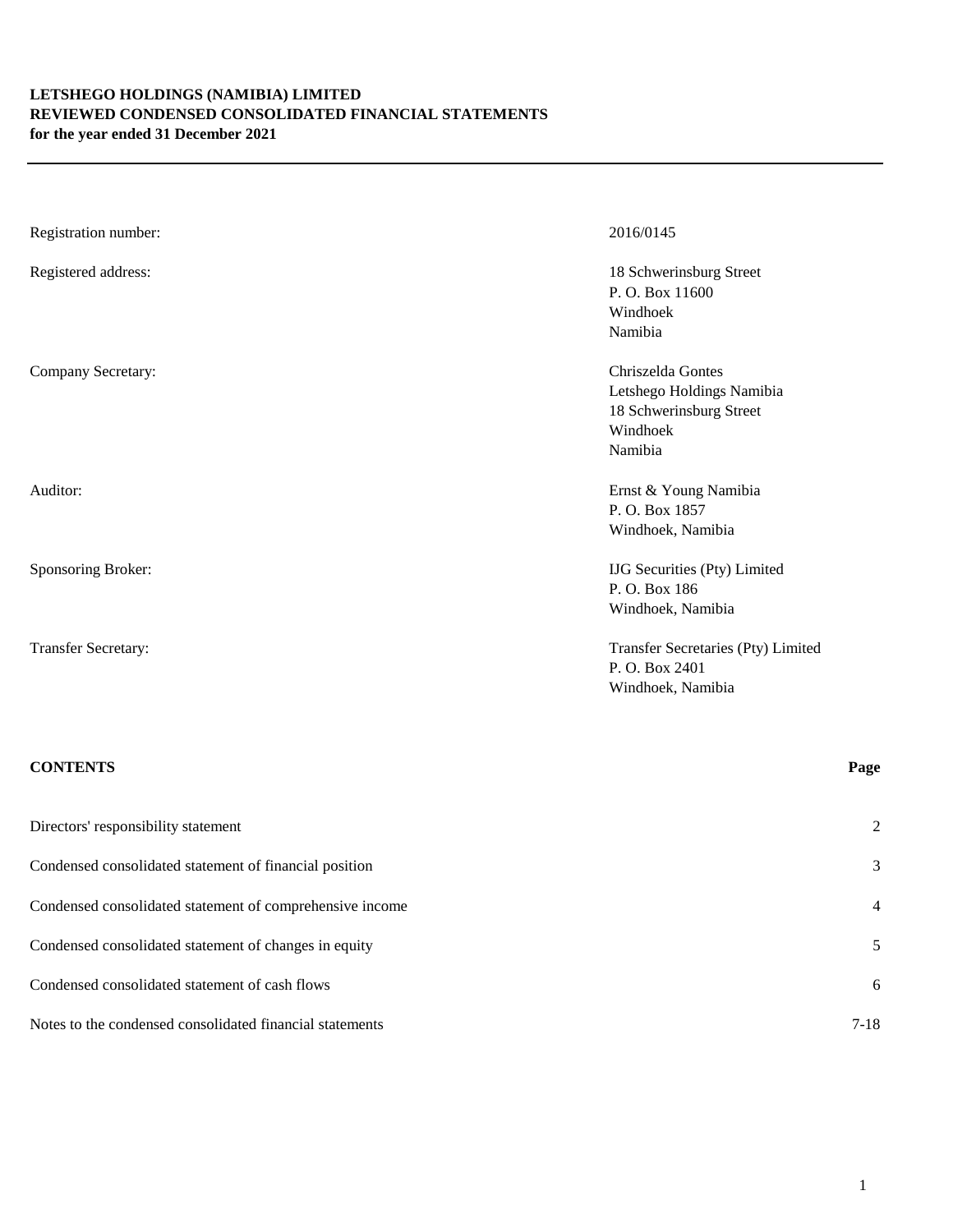# **LETSHEGO HOLDINGS (NAMIBIA) LIMITED REVIEWED CONDENSED CONSOLIDATED FINANCIAL STATEMENTS DIRECTORS' RESPONSIBILITY STATEMENT for the year ended 31 December 2021**

The directors are responsible for the preparation and fair presentation of the condensed consolidated financial statements of Letshego Holdings (Namibia) Limited ('LHN') ('the Group'), comprising the condensed statement of financial position at 31 December 2021, and the related condensed statement of comprehensive income, the condensed statement of changes in equity and the condensed consolidated statement of cash flows for the year then ended, and the notes to the financial statements.

The directors are also responsible for such internal control as the directors determine is necessary to enable the preparation of financial statements that are free from material misstatement, whether due to fraud or error, and for maintaining adequate accounting records and an effective system of risk management.

The directors have made an assessment of the ability of the Group to continue as a going concern and have no reason to believe that the business will not be a going concern in the year ahead.

The external auditor, Ernst & Young Namibia, have reviewed the condensed consolidated financial statements. The review has been conducted in accordance with the International Standard on Review Engagements 2410. A copy of the unqualified review report is available for inspection at the registered office of the Company.

# **Approval of the condensed annual financial statements**

The condensed consolidated financial statements of Letshego Holdings (Namibia) Limited, as identified in the first paragraph, set out on pages 3 to 18, were approved by the directors on 25 February 2022 and signed on their behalf by:

MPoleender

**Maryvonne Palanduz Ester Kali** Chairperson Chairperson Chairperson Chairperson Chairperson Chairperson Chairperson Chairperson Chairperson Chairperson Chairperson Chairperson Chairperson Chairperson Chairperson Chairperson Chairperson Chairperson Chairp

**Release date: 3 March 2022**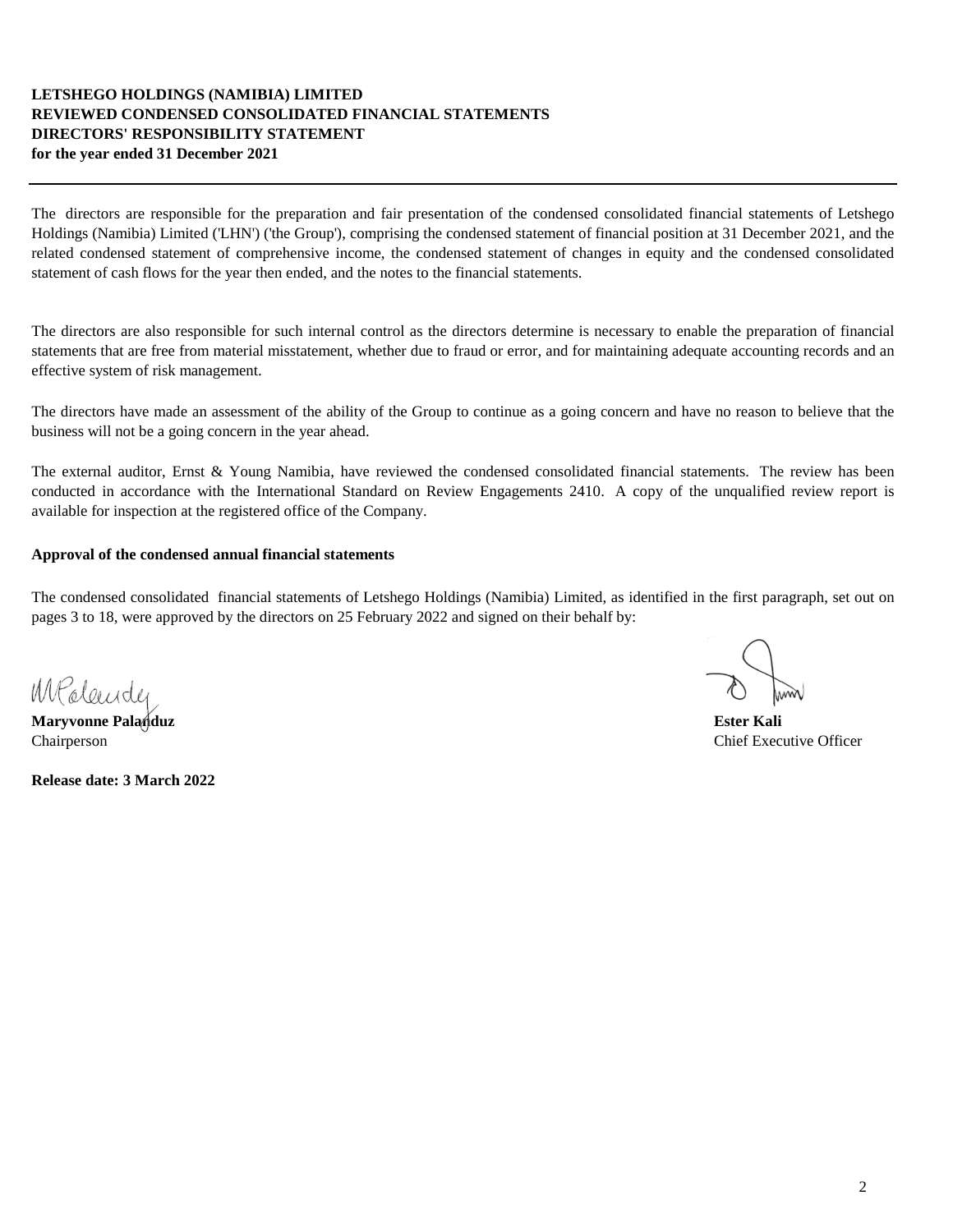# **LETSHEGO HOLDINGS (NAMIBIA) LIMITED CONDENSED CONSOLIDATED STATEMENT OF FINANCIAL POSITION**

**as at 31 December 2021**

|                                             | <b>Notes</b>   | 31 December 2021 | 31 December 2020 |
|---------------------------------------------|----------------|------------------|------------------|
|                                             |                | (Reviewed)       | (Audited)        |
|                                             |                | N\$ '000         | N\$ '000         |
| <b>ASSETS</b>                               |                |                  |                  |
| Cash and cash equivalents                   | $\mathbf{1}$   | 287,048          | 468,253          |
| Government and other securities             | $\overline{c}$ | 500,004          |                  |
| Other receivables                           | 3              | 352,305          | 202,703          |
| Advances to customers                       | 4              | 4,278,481        | 3,608,616        |
| <b>Current taxation</b>                     | 8.4            | 81,736           | 80,653           |
| Property, equipment and right-of-use assets | 5              | 18,375           | 22,244           |
| Deferred tax assets                         | 8.3            | 3,488            | 3,803            |
| <b>Total assets</b>                         |                | 5,521,437        | 4,386,272        |
| <b>LIABILITIES AND EQUITY</b>               |                |                  |                  |
| <b>Liabilities</b>                          |                |                  |                  |
| Deposits due to customers                   | 11             | 386,069          | 187,893          |
| Trade and other payables                    | 6              | 238,750          | 149,440          |
| Lease liabilities                           | 7              | 7,639            | 11,162           |
| <b>Borrowings</b>                           | 9              | 1,980,798        | 842,465          |
| Amounts due to parent company               | 10             | 191,728          | 587,411          |
| Deferred tax liabilities                    | 8.3            | 6,882            | 9,367            |
| <b>Total liabilities</b>                    |                | 2,811,866        | 1,787,738        |
| <b>SHAREHOLDERS' EQUITY</b>                 |                |                  |                  |
| Share capital                               | 12             | 100              | 100              |
| Retained earnings                           |                | 1,790,986        | 1,680,057        |
| Capital reorganisation reserve              |                | 701,024          | 701,024          |
| Equity settled share based payment reserve  | 13             | 2,376            | 2,268            |
|                                             |                | 2,494,486        | 2,383,449        |
| Non-controlling interest                    |                | 215,085          | 215,085          |
| <b>Total equity</b>                         |                | 2,709,571        | 2,598,534        |
| <b>Total liabilities and equity</b>         |                | 5,521,437        | 4,386,272        |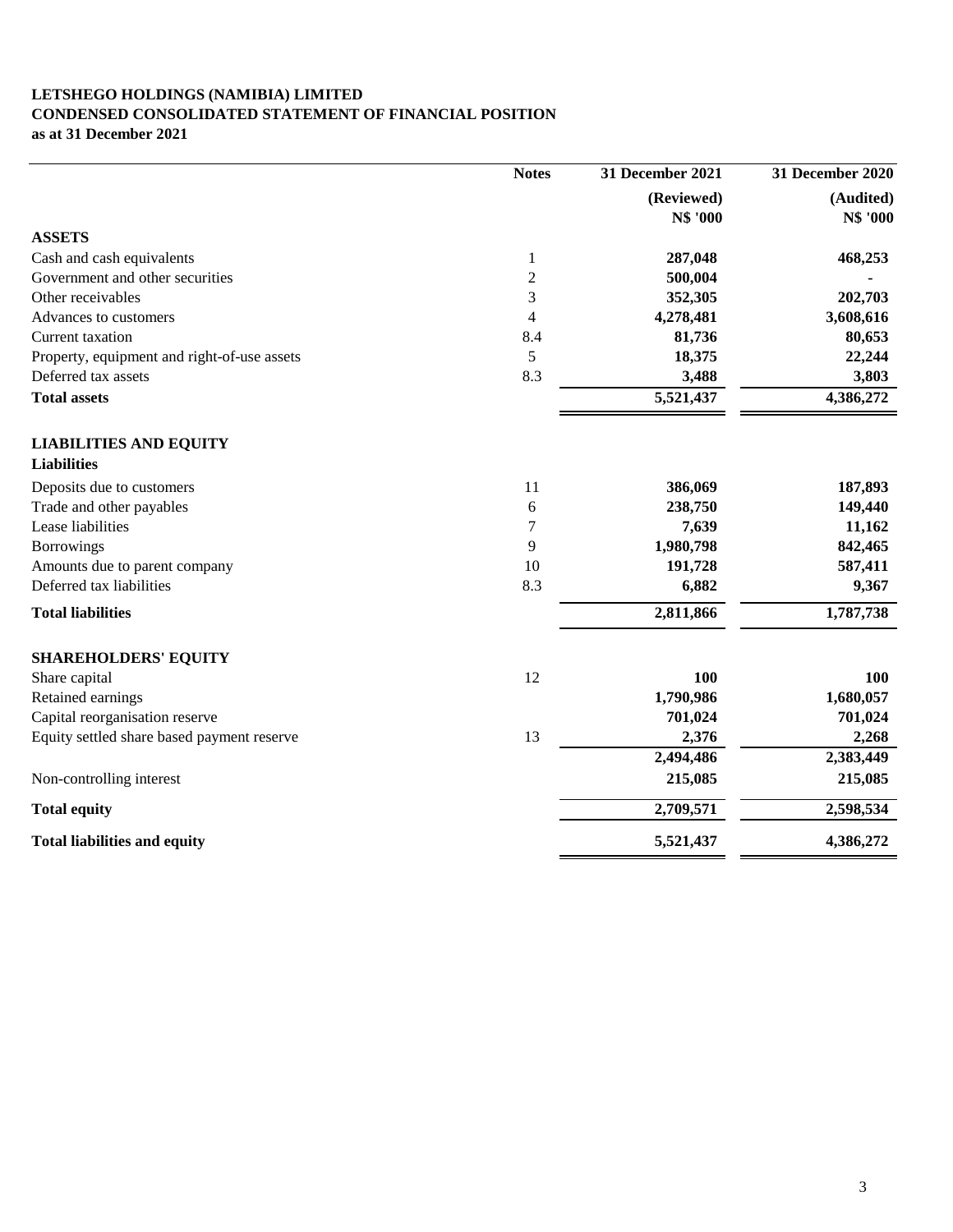# **LETSHEGO HOLDINGS (NAMIBIA) LIMITED CONDENSED CONSOLIDATED STATEMENT OF COMPREHENSIVE INCOME for the year ended 31 December 2021**

|                                          | <b>Notes</b> | 31 December<br>2021          | 31 December<br>2020         |
|------------------------------------------|--------------|------------------------------|-----------------------------|
|                                          |              | (Reviewed)<br><b>N\$'000</b> | (Audited)<br><b>N\$'000</b> |
| Interest income                          | 17           | 588,524                      | 625,704                     |
| Interest expense                         | 17           | (121, 232)                   | (98, 750)                   |
| Net interest income                      |              | 467,292                      | 526,954                     |
| Credit impairment reversal/(charge)      | 4            | 16,520                       | (43, 652)                   |
| Net interest income after impairment     |              | 483,812                      | 483,302                     |
| Fee income                               | 18           | 23,906                       | 6,797                       |
| Other operating income                   | 19, 25       | 213,535                      | 148,568                     |
| Employee benefits                        | 15           | (80,985)                     | (70, 429)                   |
| Other operating expenses                 | 16           | (284, 465)                   | (164,291)                   |
| <b>Operating profit before taxation</b>  | 14           | 355,803                      | 403,947                     |
| Taxation                                 | 8.1, 25      | (52, 574)                    | (83,058)                    |
| Profit for the year                      |              | 303,229                      | 320,889                     |
| Other comprehensive income, net of tax   |              |                              |                             |
| Total comprehensive income for the year  |              | 303,229                      | 320,889                     |
| Basic earnings per share (cents)         |              | 61                           | 64                          |
| Fully diluted earnings per share (cents) |              | 61                           | 64                          |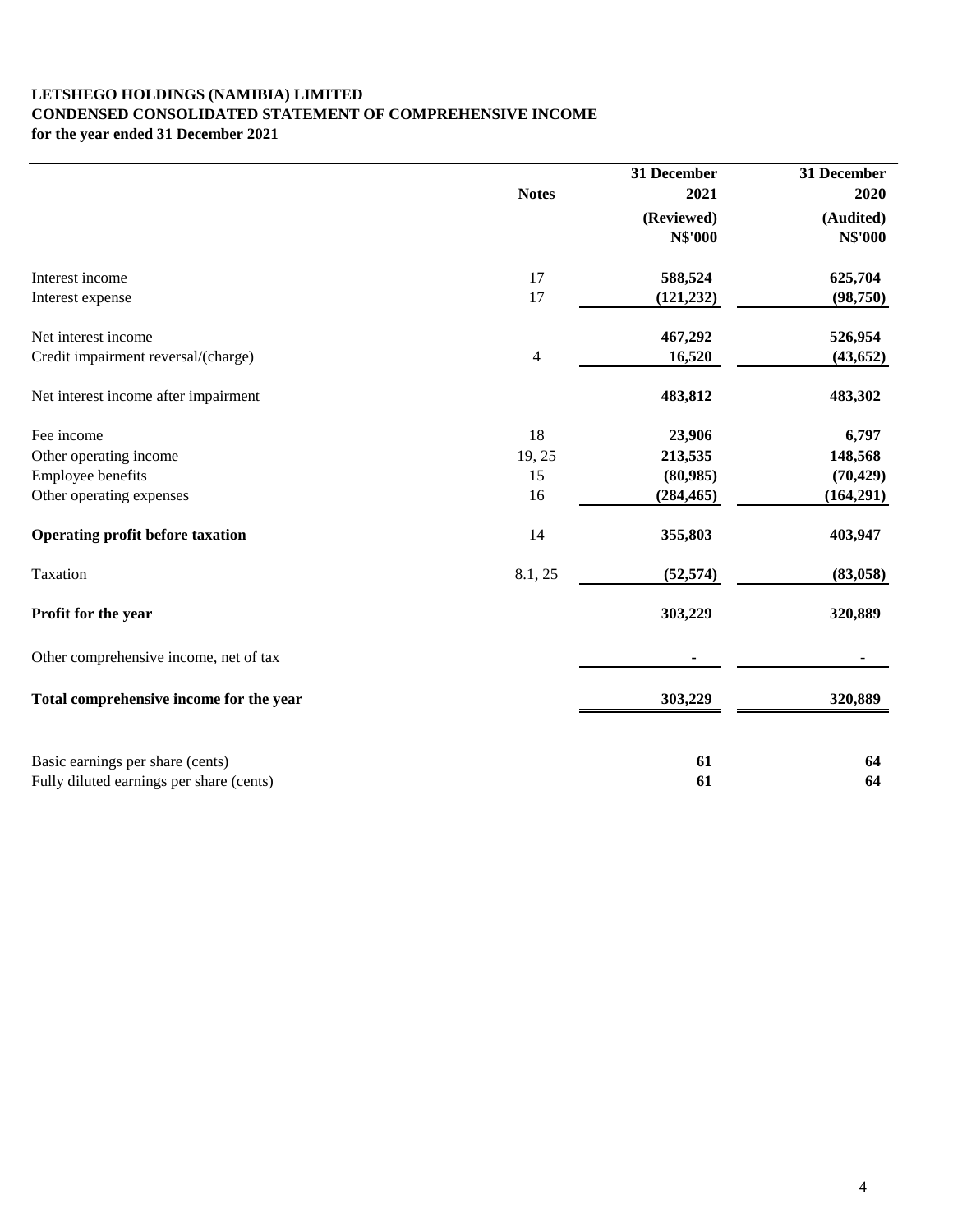# **LETSHEGO HOLDINGS (NAMIBIA) LIMITED CONDENSED CONSOLIDATED STATEMENT OF CHANGES IN EQUITY for the year ended 31 December 2021**

|                                                                                                                           | <b>Share</b><br>capital<br><b>N\$'000</b> | <b>Equity settled</b><br>share based<br>payment<br><b>N\$'000</b> | reserve Retained earnings<br><b>N\$'000</b> | Capital<br>reorganisation shareholders'<br>reserve<br><b>N\$'000</b> | Ordinary<br>reserve<br><b>N\$'000</b> | Non-<br>controlling<br>$interest$ <sup>1</sup><br><b>N\$'000</b> | <b>Total equity</b><br><b>N\$'000</b> |
|---------------------------------------------------------------------------------------------------------------------------|-------------------------------------------|-------------------------------------------------------------------|---------------------------------------------|----------------------------------------------------------------------|---------------------------------------|------------------------------------------------------------------|---------------------------------------|
| As at 1st January 2021<br>Total comprehensive income for the period                                                       | 100                                       | 2,268                                                             | 1,680,057                                   | 701,024                                                              | 2,383,449                             | 215,085                                                          | 2,598,534                             |
| Profit and total comprehensive income for the<br>year<br>Transactions with equity holders, recorded<br>directly in equity |                                           |                                                                   | 303,229                                     |                                                                      | 303,229                               |                                                                  | 303,229                               |
| Ordinary share dividend paid<br>Share based payment transactions                                                          |                                           | 108                                                               | (192,300)                                   |                                                                      | (192,300)<br>108                      |                                                                  | (192,300)<br>108                      |
| As at 31 December 2021                                                                                                    | 100                                       | 2,376                                                             | 1,790,986                                   | 701,024                                                              | 2,494,486                             | 215,085                                                          | 2,709,571                             |
| Restated as at 1st January 2020<br>Total comprehensive income for the period                                              | 100                                       | 2,144                                                             | 1,471,668                                   | 701,024                                                              | 2,174,936                             | 215,085                                                          | 2,390,021                             |
| Profit and total comprehensive income for the<br>year<br>Transactions with equity holders, recorded<br>directly in equity |                                           |                                                                   | 320,889                                     |                                                                      | 320,889                               |                                                                  | 320,889                               |
| Ordinary share dividend paid<br>Share based payment transactions                                                          |                                           | 124                                                               | (112,500)                                   |                                                                      | (112,500)<br>124                      |                                                                  | (112,500)<br>124                      |
| As at 31 December 2020                                                                                                    | 100                                       | 2,268                                                             | 1,680,057                                   | 701,024                                                              | 2,383,449                             | 215,085                                                          | 2,598,534                             |

**1** The Non-controlling interest relates to the preference share holders who do not share in the profit. As at 31 December 2021, the balance is made up of N\$215,084,843 irredeemable, non cumulative preference shares (2020: N\$215,084,843).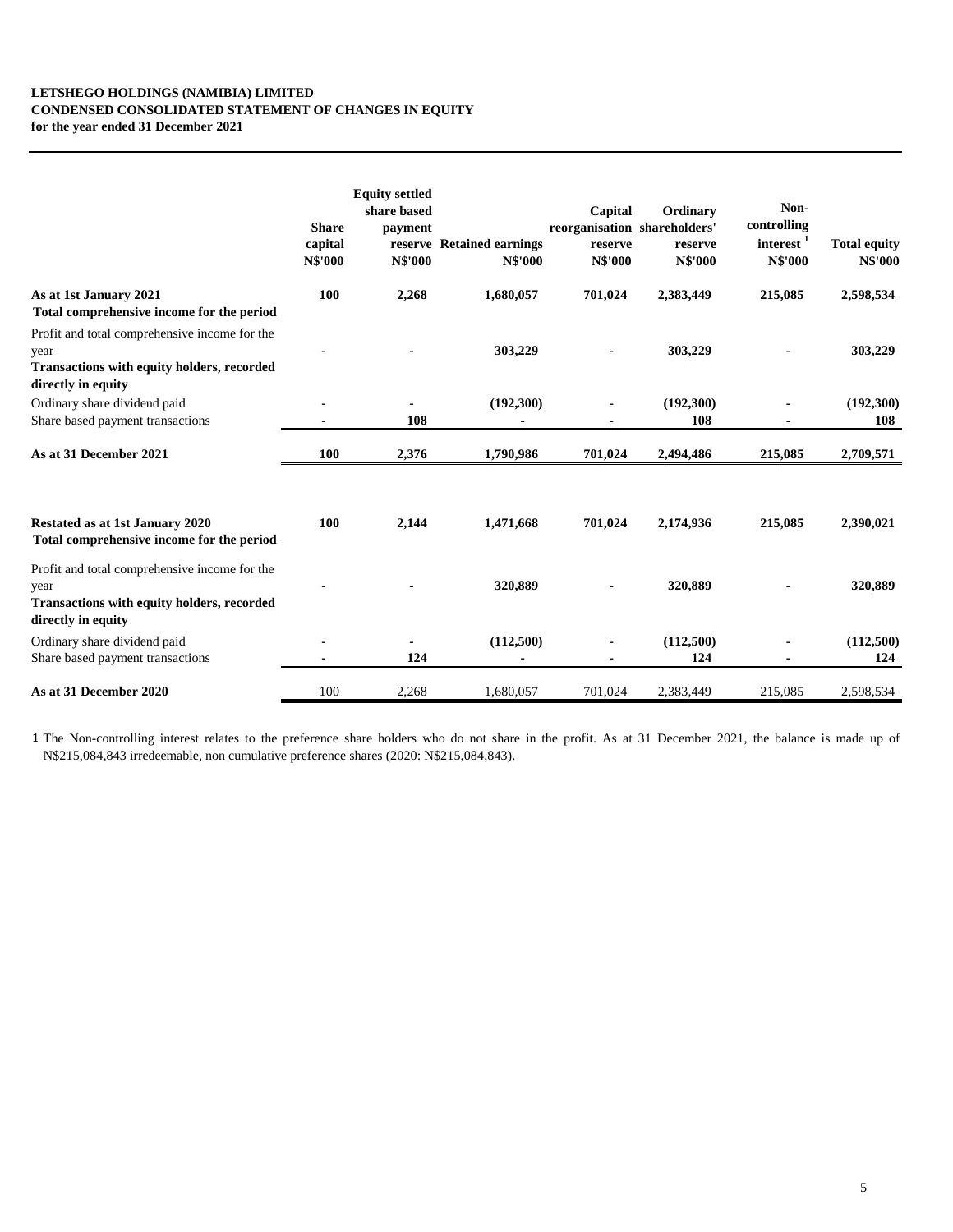# **LETSHEGO HOLDINGS (NAMIBIA) LIMITED CONDENSED CONSOLIDATED STATEMENT OF CASH FLOWS for the year ended 31 December 2021**

|                                                                       | <b>Notes</b> | 31 December    | 31 December    |
|-----------------------------------------------------------------------|--------------|----------------|----------------|
|                                                                       |              | 2021           | 2020           |
|                                                                       |              | <b>N\$'000</b> | <b>N\$'000</b> |
| <b>CASH FLOWS FROM OPERATING ACTIVITIES</b>                           |              |                |                |
| <b>Operating profit before taxation</b>                               |              | 355,803        | 403,947        |
| Adjusted for:                                                         |              |                |                |
| - Net interest income                                                 | 17           | (467,292)      | (526, 954)     |
| - Depreciation                                                        | 5            | 15,451         | 15,108         |
| - Impairment allowance on advances                                    | 4            | (24, 343)      | 42,926         |
| - Equity settled share based payment transactions                     |              | 108            | 124            |
| Movement in government and other securities                           | 2            | (500, 004)     | 13,979         |
| Movement in advances to customers                                     | 4            | (645, 522)     | (716,201)      |
| Movement in other receivables                                         | 3            | (149, 602)     | (294)          |
| Movement in trade and other payables                                  | 6            | 89,310         | 97,931         |
| Movement in customer deposits                                         | 11           | 198,176        | 144,532        |
|                                                                       |              | (1,127,915)    | (524, 902)     |
| Interest received                                                     | 17           | 588,524        | 625,704        |
| Interest paid - customer deposits                                     | 17           | (13,357)       | (4,766)        |
| Interest paid - Borrowings                                            | 17           | (107, 804)     | (92, 281)      |
| Tax paid                                                              | 8.4          | (55, 827)      | (82,068)       |
| Net cash flow from operating activities                               |              | (716, 379)     | (78, 313)      |
| <b>CASH FLOWS FROM INVESTING ACTIVITIES</b>                           |              |                |                |
| Purchase of property and equipment (excluding to right-of-use assets) | 5            | (8, 821)       | (2,952)        |
| Net cash used in investing activities                                 |              | (8, 821)       | (2,952)        |
| <b>CASH FLOWS FROM FINANCING ACTIVITIES</b>                           |              |                |                |
| Ordinary share dividend paid                                          |              | (192,300)      | (112,500)      |
| Borrowings received                                                   | 9            | 1,667,465      | 601,694        |
| Borrowings repaid                                                     | 9            | (529, 132)     | (50,000)       |
| Interest paid - lease liabilities                                     | 17           | (71)           | (1,703)        |
| Repayment of Amounts due to parent company                            |              | (395, 683)     | (29,786)       |
| Principal element of lease payments                                   |              | (6, 284)       | (5,773)        |
| Net cash generated from financing activities                          |              | 543,995        | 401,932        |
| Net movement in cash and cash equivalents                             |              | (181, 205)     | 320,667        |
| Movement in cash and cash equivalents                                 |              |                |                |
| At the beginning of the year                                          |              | 468,253        | 147,586        |
| Movement during the year                                              |              | (181, 205)     | 320,667        |
| At the end of the year                                                |              | 287,048        | 468,253        |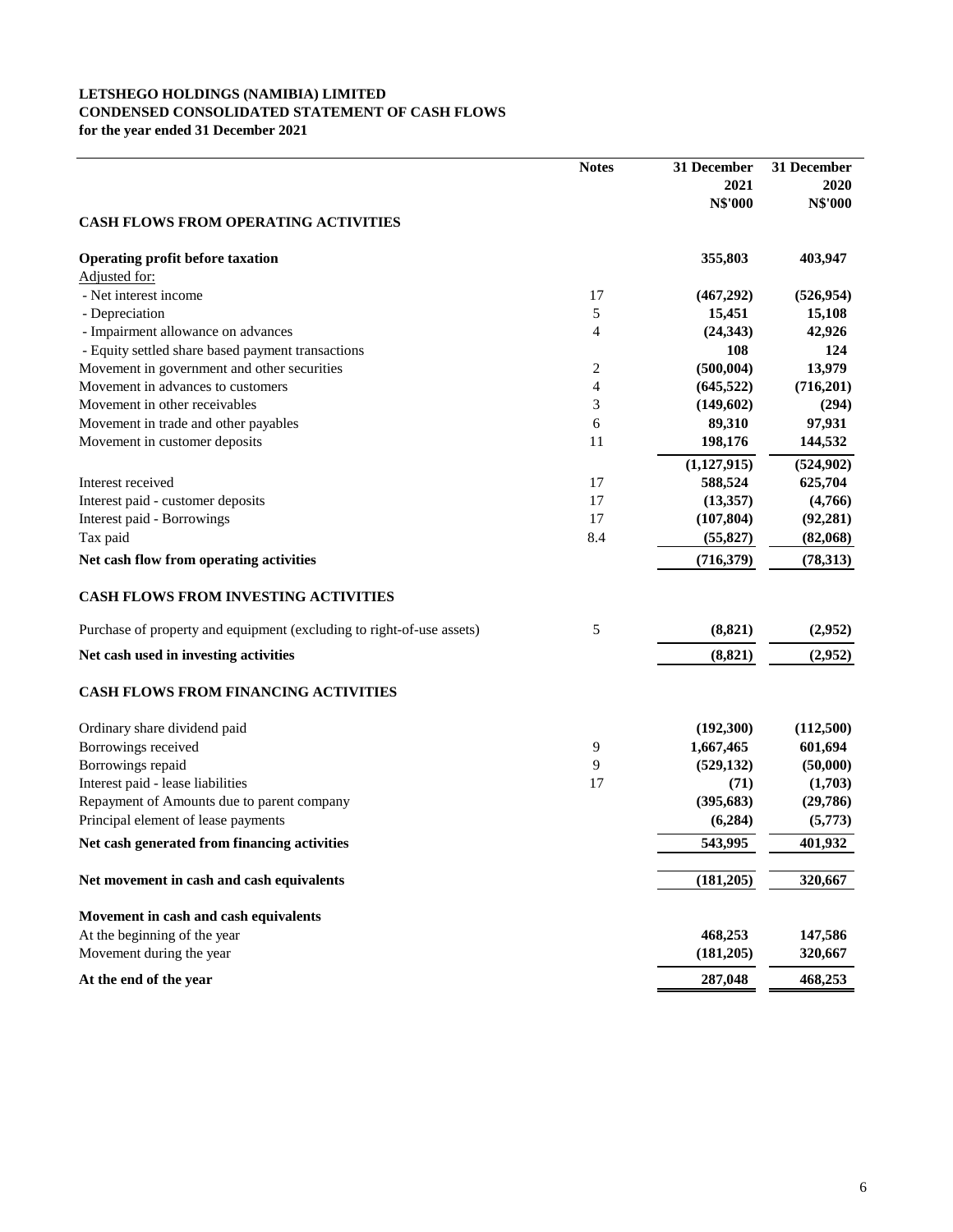# **LETSHEGO HOLDINGS (NAMIBIA) LIMITED NOTES TO THE CONDENSED CONSOLIDATED STATEMENT OF FINANCIAL POSITION AND STATEMENT OF COMPREHENSIVE INCOME for the year ended 31 December 2021**

|    |                                                                      | 31 December     | 31 December     |
|----|----------------------------------------------------------------------|-----------------|-----------------|
|    |                                                                      | 2021            | 2020            |
|    |                                                                      | <b>N\$ '000</b> | <b>N\$ '000</b> |
| 1. | Cash and cash equivalents                                            |                 |                 |
|    | Cash and balances with banks                                         | 147,552         | 402,518         |
|    | Money market placements                                              | 100,809         |                 |
|    | Balances with the central bank other than mandatory reserve deposits | 25,483          | 58,879          |
|    | Included in cash and cash equivalents                                | 273,844         | 461,398         |
|    | Mandatory reserve deposits with the central bank: Restricted cash    | 13.204          | 6,855           |
|    |                                                                      | 287,048         | 468,253         |

Money market placements constitute amounts held in money market unit trust with external financial institutions on a short-term basis. These placements are highly liquid, readily convertible and have an insignificant risk of change in value.

For the purpose of the statement of cash flows, the year-end cash and cash equivalents comprise the following:

| <b>Bank balances</b> | 279,527 | 457,590 |
|----------------------|---------|---------|
| Cash on hand         | 7,521   | 10,663  |
|                      | 287,048 | 468.253 |

Due to the short term nature of cash and cash equivalents as well as historical experience, these balances measured at amortised cost are regarded as having a low probability of default and the ECL in respect of these is considered immaterial.

At year-end, the carrying amounts of cash and cash equivalents approximate their fair values due to the short-term maturities of these assets. There are no restrictions or pledges on cash and cash equivalents as at the reporting date.

# **2. Government and other securities**

| Treasury bills                              | 19,987         |  |
|---------------------------------------------|----------------|--|
|                                             |                |  |
| Investment in RSA Government Security Bonds |                |  |
|                                             | 480,017        |  |
| Gross financial assets at amortised cost    | 500,004        |  |
| Less expected credit loss allowance         | $\blacksquare$ |  |
| Net financial assets at amortised cost      | 500,004        |  |
| Current                                     | 19,987         |  |
| Non-current                                 | 480,017        |  |
| Gross financial assets at amortised cost    | 500,004        |  |

Due to the nature of these financial assets at amortised cost as well as historical experience, these assets measured at amortised cost are regarded as having a low probability of default and the ECL in respect of these is considered immaterial.

There is no exposure to price risk as the investment will be held to maturity.

## **3. Receivables**

# **Other receivables**

| <b>Financial Instrument</b>                 |         |         |
|---------------------------------------------|---------|---------|
| - Profit share receivable from cell captive | 295,966 | 168,498 |
| - Deposits                                  | 12,328  | 6,817   |
| - Sundry receivables                        | 5,428   | 6,405   |
| - Deferred fees                             | 26,027  | 12.205  |
| - Prepayments                               | 12,556  | 8,778   |
|                                             | 352,305 | 202,703 |

At year end, the carrying amounts of accounts receivable approximate closely to their fair values due to the short-term maturities of these assets.

Due to the short term nature of other receivables as well as historical experience, these assets measured at amortised cost are regarded as having a low probability of default and the ECL in respect of these is considered immaterial.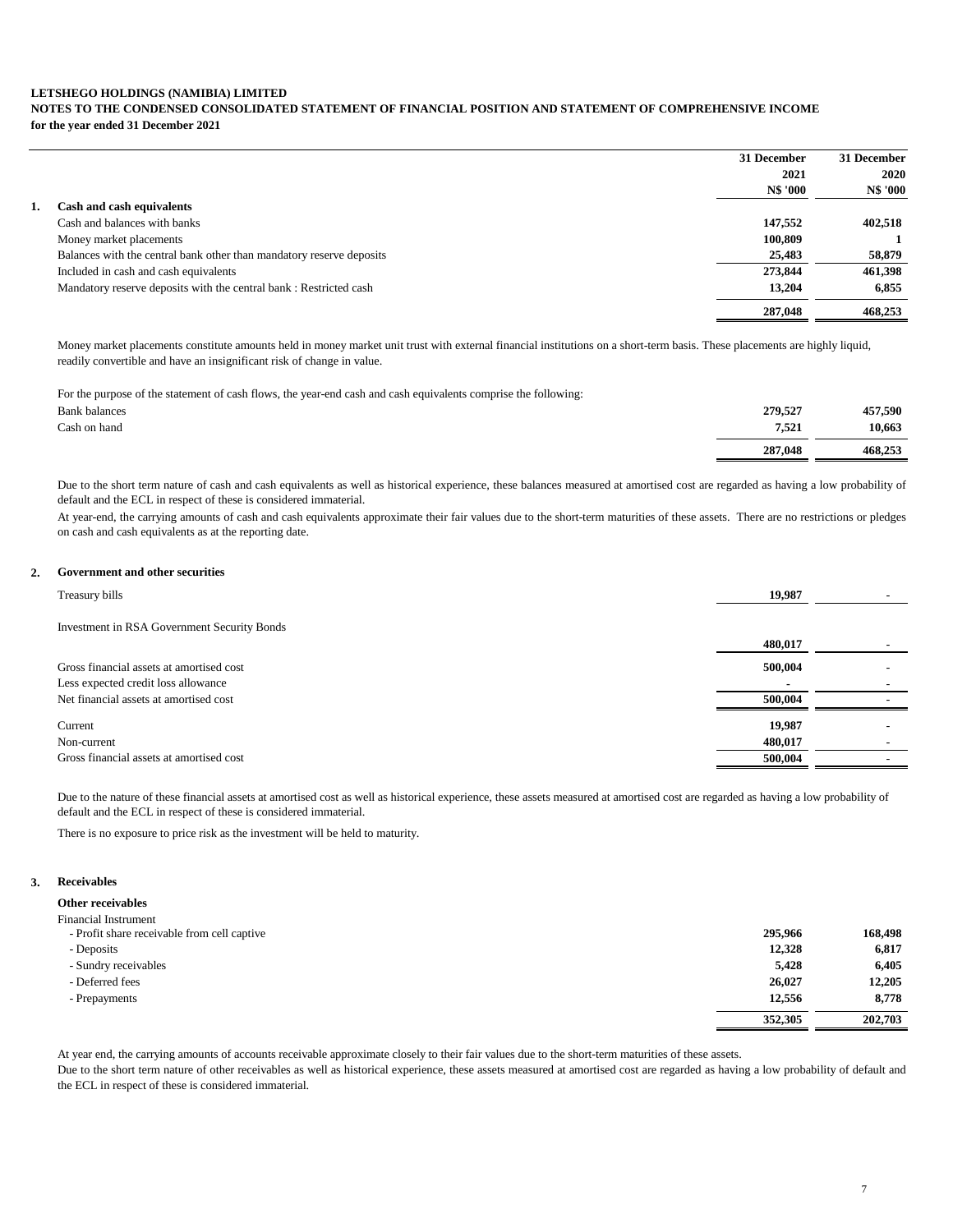# **LETSHEGO HOLDINGS (NAMIBIA) LIMITED NOTES TO THE CONDENSED CONSOLIDATED STATEMENT OF FINANCIAL POSITION AND STATEMENT OF COMPREHENSIVE INCOME for the year ended 31 December 2021**

|    |                                                                 | 31 December     | 31 December     |
|----|-----------------------------------------------------------------|-----------------|-----------------|
|    |                                                                 | 2021            | 2020            |
|    |                                                                 | <b>N\$ '000</b> | <b>N\$ '000</b> |
| 4. | <b>Advances to customers</b>                                    |                 |                 |
|    | Gross advances to customers                                     | 4,325,142       | 3,679,620       |
|    | Less: Impairment allowance on advances                          | (46, 661)       | (71,004)        |
|    | Net advances to customers                                       | 4,278,481       | 3,608,616       |
|    | <b>Impairment allowance on advances</b>                         |                 |                 |
|    | Balance at the beginning of the period                          | 71,004          | 28,078          |
|    | Impairment adjustment - (decrease)/increase for the period      | (24, 343)       | 42,926          |
|    | Balance at the end of the period                                | 46,661          | 71,004          |
|    | The balance at the end of the period consists of the following: |                 |                 |
|    | Stage 1 impairment                                              | 12,863          | 24,604          |
|    | Stage 2 - 3 impairment                                          | 33,798          | 46,400          |
|    |                                                                 | 46,661          | 71,004          |
|    | Charges in the profit or loss                                   |                 |                 |
|    | Amounts written off                                             | 75,760          | 107,332         |
|    | Impairment adjustment                                           | (24, 343)       | 42,926          |
|    | Recoveries during the period                                    | (67, 937)       | (106, 606)      |
|    |                                                                 | (16, 520)       | 43,652          |
|    | <b>Exposure to credit risk</b>                                  |                 |                 |
|    | Net advances to customers                                       | 4,278,481       | 3,608,616       |
|    | Maximum exposure to credit risk                                 | 4,278,481       | 3,608,616       |

Advances are measured at amortised cost using the effective interest method as they are held to collect contractual cash flows which are solely payments of principle and interest.

The Group performed a detailed assessment of the provision of the impairment allowance during the year. Actual historic write-off losses and wider credit risk associated with lending to public sector employees were considered and the credit impairment adjusted accordingly.

# **5. Property, equipment and right-of-use assets**

|                                           | <b>Furniture and</b><br>fittings<br><b>N\$ '000</b> | <b>Office</b><br>equipment<br><b>N\$ '000</b> | Computer<br>equipment<br><b>N\$ '000</b> | <b>Motor</b><br>vehicles<br><b>N\$ '000</b> | Leasehold<br><b>Improvements</b><br><b>N\$ '000</b> | Right-of-use<br>asset - Buildings<br><b>N\$ '000</b> | <b>Total</b><br>N\$ '000 |
|-------------------------------------------|-----------------------------------------------------|-----------------------------------------------|------------------------------------------|---------------------------------------------|-----------------------------------------------------|------------------------------------------------------|--------------------------|
| At 31 December 2021                       |                                                     |                                               |                                          |                                             |                                                     |                                                      |                          |
| Cost                                      | 5,322                                               | 8,094                                         | 39,349                                   | 482                                         | 8,249                                               | 23,257                                               | 84,753                   |
| Accumulated depreciation                  | (4,749)                                             | (6,157)                                       | (33,271)                                 | (482)                                       | (4, 122)                                            | (17, 597)                                            | (66,378)                 |
| Carrying amount                           | 573                                                 | 1,937                                         | 6,078                                    | $\blacksquare$                              | 4,127                                               | 5,660                                                | 18,375                   |
| At 31 December 2021                       |                                                     |                                               |                                          |                                             |                                                     |                                                      |                          |
| Opening carrying amount at 1 January 2021 | 829                                                 | 1,370                                         | 9,013                                    | 64                                          | 1,662                                               | 9,306                                                | 22,244                   |
| Additions                                 | 197                                                 | 1,194                                         | 4,098                                    |                                             | 3,332                                               | 2,761                                                | 11,582                   |
| Depreciation charge                       | (453)                                               | (627)                                         | (7,033)                                  | (64)                                        | (867)                                               | (6, 407)                                             | (15, 451)                |
| Carrying amount                           | 573                                                 | 1,937                                         | 6,078                                    |                                             | 4,127                                               | 5,660                                                | 18,375                   |
| At 31 December 2020                       |                                                     |                                               |                                          |                                             |                                                     |                                                      |                          |
| Cost                                      | 5,125                                               | 6,900                                         | 35,251                                   | 482                                         | 4,917                                               | 20,496                                               | 73,171                   |
| Accumulated depreciation                  | (4,296)                                             | (5,530)                                       | (26, 238)                                | (418)                                       | (3,255)                                             | (11,190)                                             | (50, 927)                |
| Carrying amount                           | 829                                                 | 1,370                                         | 9,013                                    | 64                                          | 1,662                                               | 9,306                                                | 22,244                   |
| At 31 December 2020                       |                                                     |                                               |                                          |                                             |                                                     |                                                      |                          |
| Opening carrying amount at 1 January 2020 | 1,203                                               | 1,612                                         | 14,009                                   | 149                                         | 1,534                                               | 13,165                                               | 31,672                   |
| <b>Additions</b>                          | 40                                                  | 509                                           | 1,622                                    |                                             | 781                                                 | 2,728                                                | 5,680                    |
| Depreciation charge                       | (414)                                               | (751)                                         | (6,618)                                  | (85)                                        | (653)                                               | (6,587)                                              | (15, 108)                |
| Carrying amount                           | 829                                                 | 1,370                                         | 9,013                                    | 64                                          | 1,662                                               | 9,306                                                | 22,244                   |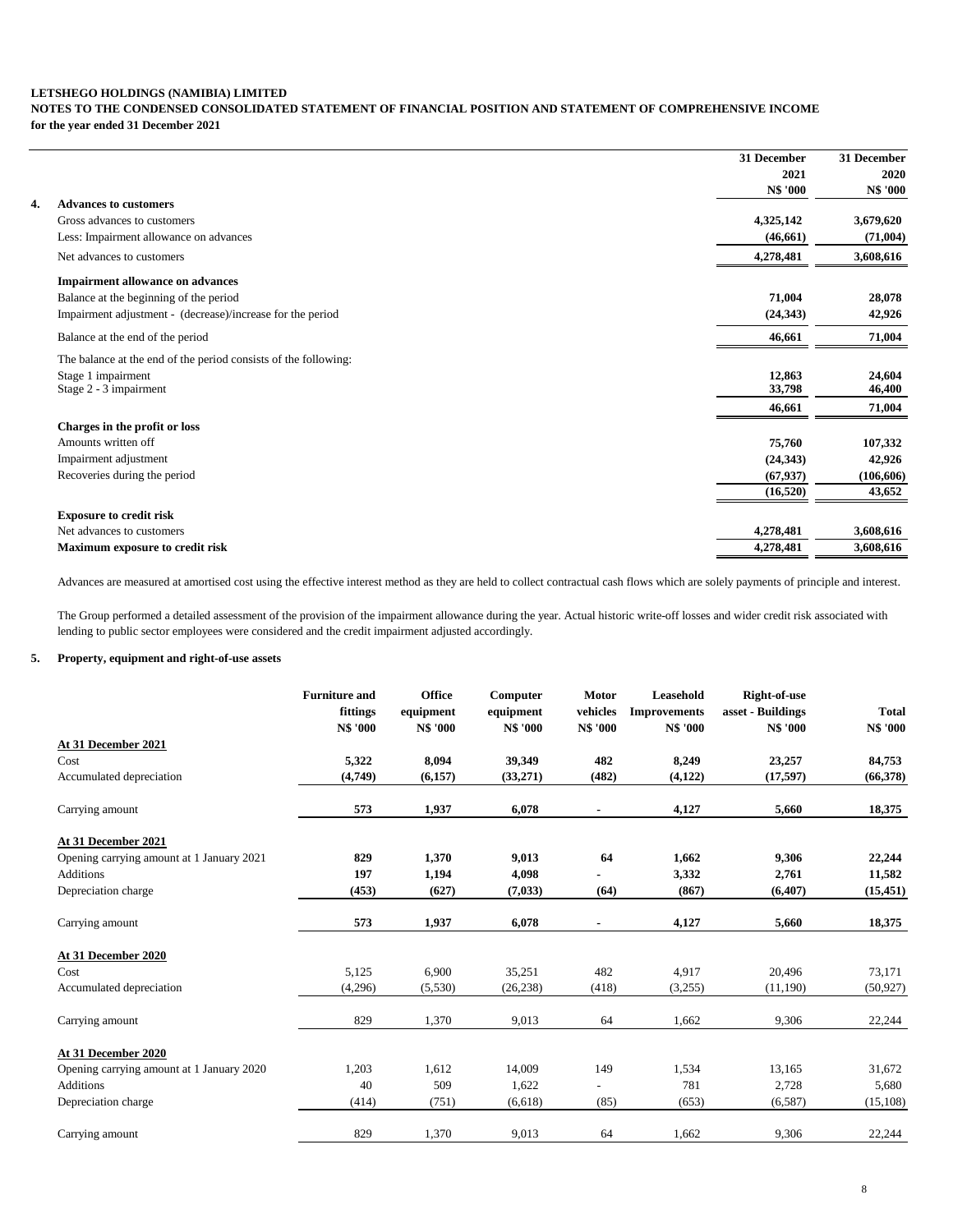**NOTES TO THE CONDENSED CONSOLIDATED STATEMENT OF FINANCIAL POSITION AND STATEMENT OF COMPREHENSIVE INCOME for the year ended 31 December 2021**

|    |                             | 31 December | 31 December |
|----|-----------------------------|-------------|-------------|
|    |                             | 2021        | 2020        |
|    |                             | N\$ '000    | N\$ '000    |
| 6. | Trade and other payables    |             |             |
|    | <b>Financial Instrument</b> |             |             |
|    | - Trade payables            | 80,880      | 55,855      |
|    | - Accruals                  | 2,724       | 478         |
|    | - Other payables            | 5,822       | 4,101       |
|    | - Dividend payable          | 129,069     | 71,312      |
|    | Non-financial Instrument    |             |             |
|    | - Audit fee provision       | 1,870       | 1,173       |
|    | - Personnel related         | 13,261      | 12,738      |
|    | - Value Added Taxation      | 1,827       | 113         |
|    | - Withholding Tax           | 3,297       | 3,670       |
|    |                             | 238,750     | 149,440     |

Trade payables are unsecured and are usually paid within 30 days of recognition.

The carrying amounts of trade and other payables are considered to be the same as their fair values, due to their short-term nature.

#### **7. Lease liabilities**

*Amounts recognised in the statement of financial position*

| Current lease liabilities<br>Non-current lease liabilities | 4,006<br>3,633 | 6,512<br>4,650 |
|------------------------------------------------------------|----------------|----------------|
|                                                            | 7,639          | 11,162         |
| Reconciliation of lease liabilities                        |                |                |
| Opening balance                                            | 11,162         | 14,207         |
| Additions/modification                                     | 3,141          | 2,728          |
| Interest expense                                           | 71             | 1,703          |
| Payments                                                   | (6,735)        | (7, 476)       |
| Closing balance                                            | 7.639          | 11,162         |

The Group leases various office buildings. Rental contracts are typically made for fixed periods of 2 years to 5 years but may have extension options.<br>There were additions of N\$3,141 (2020: N\$2,728) to right-of-use assets

The group measures the lease liabilities at the present value of the lease payments discounted by using the incremental borrowing rate of 7.5% p.a.

*Amounts recognised in the statement of comprehensive income*

| Depreciation charge on right-of-use assets - Buildings | 6.407 | 6.587 |
|--------------------------------------------------------|-------|-------|
| Interest expense on lease liabilities                  |       | 1.703 |
| Expense relating to leases of low value assets         | 734   | 962   |
| Expense relating to short-term leases                  |       | 80    |
|                                                        |       | 9.332 |

9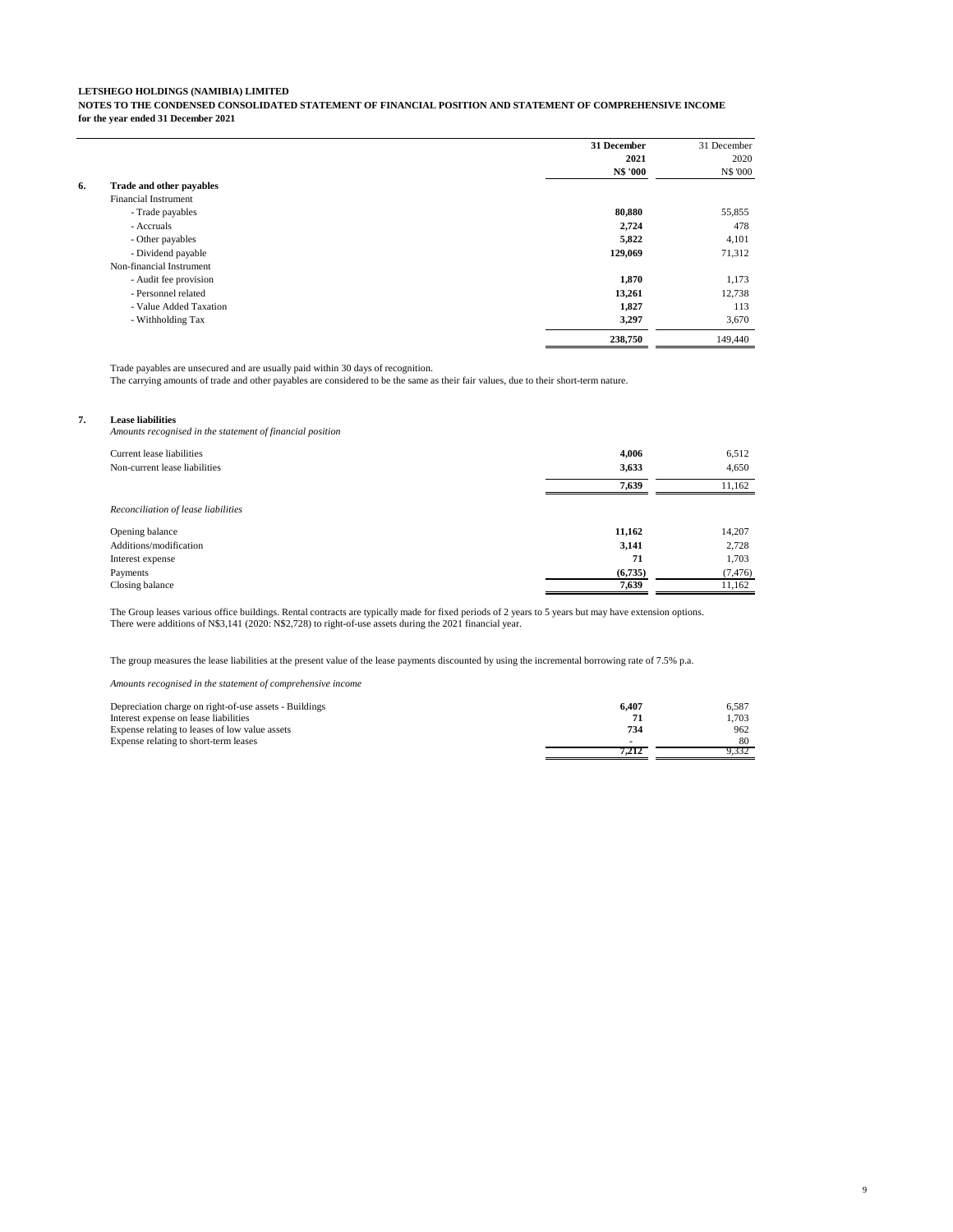**NOTES TO THE CONDENSED CONSOLIDATED STATEMENT OF FINANCIAL POSITION AND STATEMENT OF COMPREHENSIVE INCOME for the year ended 31 December 2021**

|     |                                                     | 31 December | 31 December |
|-----|-----------------------------------------------------|-------------|-------------|
|     |                                                     | 2021        | 2020        |
|     |                                                     | N\$ '000    | N\$ '000    |
| 8.  | Taxation                                            |             |             |
| 8.1 | Income tax expense                                  |             |             |
|     | Current tax expense $1$                             | 54,744      | 78,628      |
|     | Deferred tax (income)/expense:                      |             |             |
|     | - Origination and reversal of temporary differences | (2,170)     | 4.430       |
|     | <b>Total Income tax expense</b>                     | 52,574      | 83,058      |
|     |                                                     |             |             |

| 8.2<br><b>Reconciliation of current taxation</b> |          |          |
|--------------------------------------------------|----------|----------|
| Profit before taxation                           | 355,803  | 403.947  |
| Tax calculated at standard rate - 32%            | 113.857  | 129.263  |
| Income not subject to tax - dividends            | (93.791) | (50,004) |
| Non-deductible expenses                          | 32.508   | 3.799    |
|                                                  | 52,574   | 83,058   |
| <b>Effective tax rate</b>                        | 15%      | 21%      |

 $<sup>1</sup>$  The cell captive dividends were incorrectly recorded gross of tax paid in the 2020 financial year. As a result of this, the tax paid was overstated by the tax that was</sup> paid by the insurance provider on the cell captive dividends prior to distribution to Lesthego. As such, the comparative has been restated to correct this presentation disclosure by decreasing the other operating income (and consequently profit before tax) and decreasing the tax paid amount by N\$19,176. The total profit after tax and net cashflows from operating activities remain unchanged.

#### **8.3 Deferred taxation**

The Group has disclosed the deferred tax assets and the deferred tax liabilities separately, inline with disclosure at company level. Comparitives have been restated to align with this treatment.

| Deferred tax assets                                                                          |           |           |
|----------------------------------------------------------------------------------------------|-----------|-----------|
| The balance comprises:                                                                       |           |           |
| - Provisions                                                                                 | 11,251    | 14,166    |
| - Share based payments                                                                       | 760       | 784       |
| - Assessed loss                                                                              | 538       |           |
| - Income received in advance                                                                 |           | 622       |
|                                                                                              | 12,549    | 15,572    |
| Deferred tax assets reconciliation                                                           |           |           |
| Deferred tax assets balance at the beginning of the year                                     | 15,572    | 17826     |
| Originating temporary differences for the year - Provisions                                  | (2,915)   | (1124)    |
| Originating temporary differences for the year - Share based payments                        | (24)      | 98        |
| Originating temporary differences for the year - Income received in advance                  | (622)     | (1228)    |
| Originating temporary differences for the year - Assessed loss                               | 538       |           |
| Deferred tax assets balance at the end of the year                                           | 12,549    | 15,572    |
| Deferred tax liabilities                                                                     |           |           |
| The balance comprises:                                                                       |           |           |
| - Property, equipment and right-of-use assets                                                | (3,625)   | (4,615)   |
| - Prepayments and deferred expenses                                                          | (5, 434)  | (3,715)   |
| - Effective Interest Rate (EIR) adjustment                                                   | (5, 476)  | (12, 107) |
| - Deferred Direct Sales commission                                                           | (1,408)   | (699)     |
|                                                                                              | (15, 943) | (21, 136) |
| Deferred tax liabilities reconciliation                                                      |           |           |
| Deferred tax liabilities balance at the beginning of the year                                | (21, 136) | (18,959)  |
| Originating temporary differences for the year - Property, equipment and right-of-use assets | 990       | 1,577     |
| Originating temporary differences for the year - Prepayments and deferred expenses           | (1,719)   | (472)     |
| Originating temporary differences for the year - EIR adjustment                              | 6,631     | (2,583)   |
| Originating temporary differences for the year - Deferred arrangement fees                   | (709)     | (699)     |
| Deferred tax liabilities balance at the end of the year                                      | (15, 943) | (21, 136) |
|                                                                                              |           |           |
| As presented on the Statement of Financial Position                                          |           |           |
| Deferred tax asset                                                                           | 3.488     | 3.803     |

Deferred tax liability **(6,882)** (9,367) (9,367) (9,367)  **(3,394)** (5,564) Deferred income taxes for the Company and Group are calculated on all the temporary timing differences under the comprehensive method using a tax rate of 32% (2020: 32%) except where the initial recognition exemption applies. The profit or loss debits/credits are the result of timing differences between the

accounting and tax treatments of items recognised in the statement of financial position.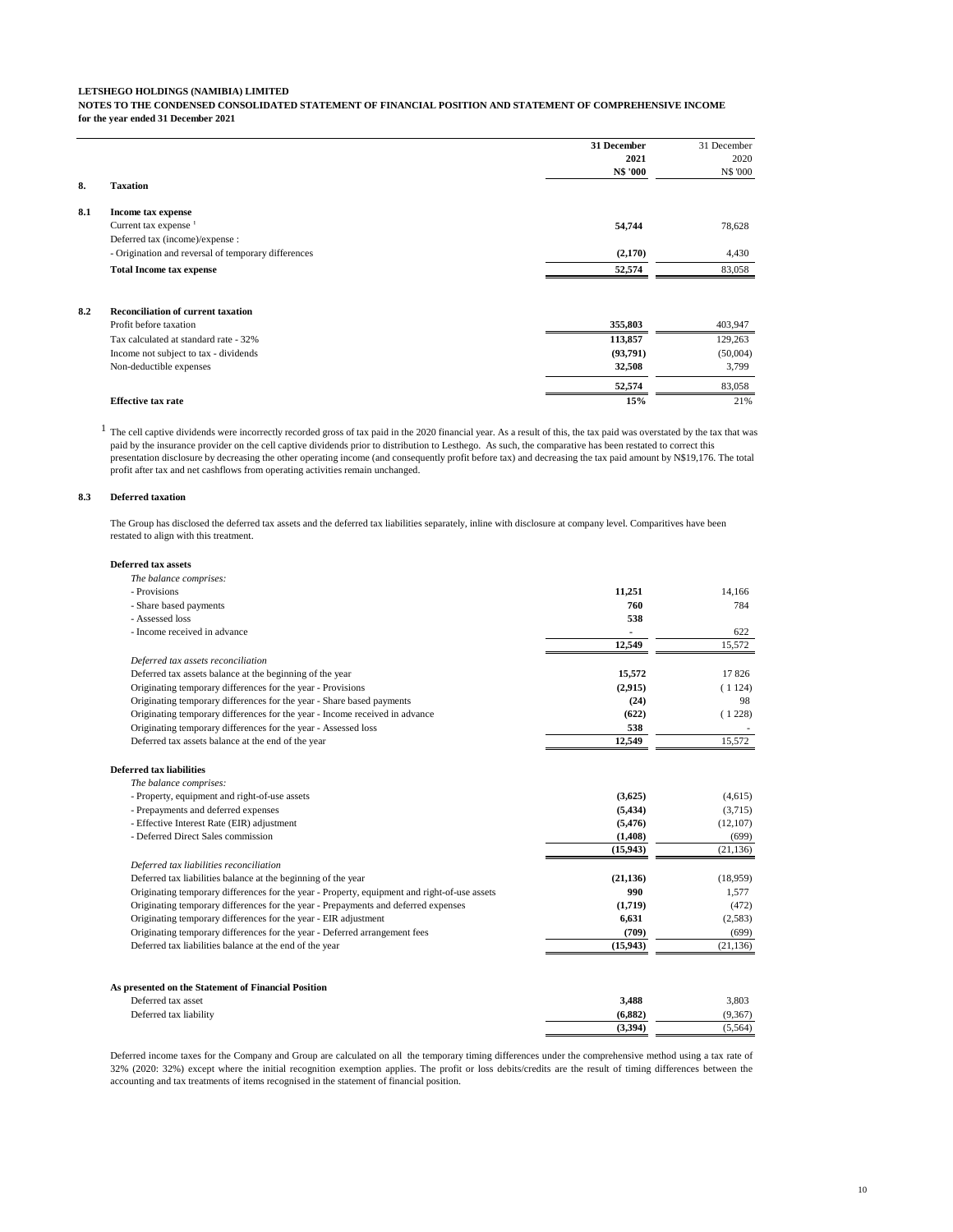**NOTES TO THE CONDENSED CONSOLIDATED STATEMENT OF FINANCIAL POSITION AND STATEMENT OF COMPREHENSIVE INCOME for the year ended 31 December 2021**

| <sup>21</sup> December | December<br>$^{\circ}$ |
|------------------------|------------------------|
| 2021                   | 2020                   |
| <b>N\$ '000</b>        | <b>N\$ '000</b>        |

# **8. Taxation (continue)**

#### **8.3 Deferred taxation**

Deferred tax assets are recognised only to the extent that it is probable that future taxable profits will be available against which the asset can be utilised. A deferred tax asset is recognised based on the assumption that the company will continue producing a taxable income in the foreseeable future against which it can be set off.

#### **8.4 Current taxation**

| Opening balance (asset)         | (80, 653) | (77, 213) |
|---------------------------------|-----------|-----------|
| Charge to profit or loss        | 54,744    | 78.628    |
| Payments made during the period | (59.483)  | (82,068)  |
| Refund received                 | 3656      |           |
| <b>Taxation</b> (asset)         | (81.736)  | (80, 653) |

#### **9. Borrowings**

Commercial Bank 1

| Facility 1 | 150,000 | 330,000                  |
|------------|---------|--------------------------|
| Facility 2 | 250,000 |                          |
| Facility 3 | 250,000 | $\overline{\phantom{a}}$ |
|            | 650,000 | 330,000                  |

Commercial Bank 1 are secured revolving credit facilities guaranteed by Letshego Holdings Limited and bear interest at Namibia Prime less 0.14% (facility 1), Namibia Prime less 0.32% (facility 2) and Namibia Prime less 0.52% (facility 3). Interest on the loan are repayable quarterly and the loans mature on 31 December 2022, 15 December 2024 and 15 December 2023 respectively. The Group has complied with the financial covenants of its borrowing facilities during the 2021 and 2020 reporting period.

Commercial Bank 2

| Loan 1 | 83,731  | 10,000  |
|--------|---------|---------|
| Loan 2 | 75.947  | 502,465 |
| Loan 3 | 458.780 |         |
|        | 618.457 | 512,465 |

Commercial Bank 2 are secured term loans guaranteed by Letshego Holdings Limited and bear interest at Namibia Prime less 0.25% (loan 1), Namibia Primine less 0.3% (loan 2) and 3 month JIBAR plus 2.6% (loan 3) repayable in bi-annual instalments and mature on 7 June 2024, 31 January 2025 and 15 November 2022 respectively. The Group has complied with the financial covenants of its borrowing facilities during the 2021 and 2020 reporting period.

| <b>Development</b><br>. Fzanec<br>loan | 70 |  |
|----------------------------------------|----|--|
|                                        |    |  |

Development Finance loan is a secured term loan guaranteed by Letshego Holdings Limited and bears interest at LIBOR plus 3.75%. Interest on the loan is repayable quarterly and the loan matures on 15 June 2026. The Company has complied with the financial covenants of its borrowing facilities during the 2021 reporting period.

Listed Bond Programme **233,012** -

Bond note is a medium term loan guaranteed by Letshego Micro Financial Services (Namibia) (Pty) Ltd and bears interest at 3 month ZAR-JIBAR-SAFEX plus 3.55%. Interest on the loan is repayable quarterly and the loan matures on 17 May 2024. The Company has complied with the financial covenants of its borrowing facilities during the 2021 reporting period.

| <b>Total borrowings</b> | 1,980,798 | 842,465 |
|-------------------------|-----------|---------|
|                         |           |         |
| - Current               | 608.780   | 512,465 |
| - Non-current           | 1.372.018 | 330,000 |
|                         | 1,980,798 | 842,465 |
|                         |           |         |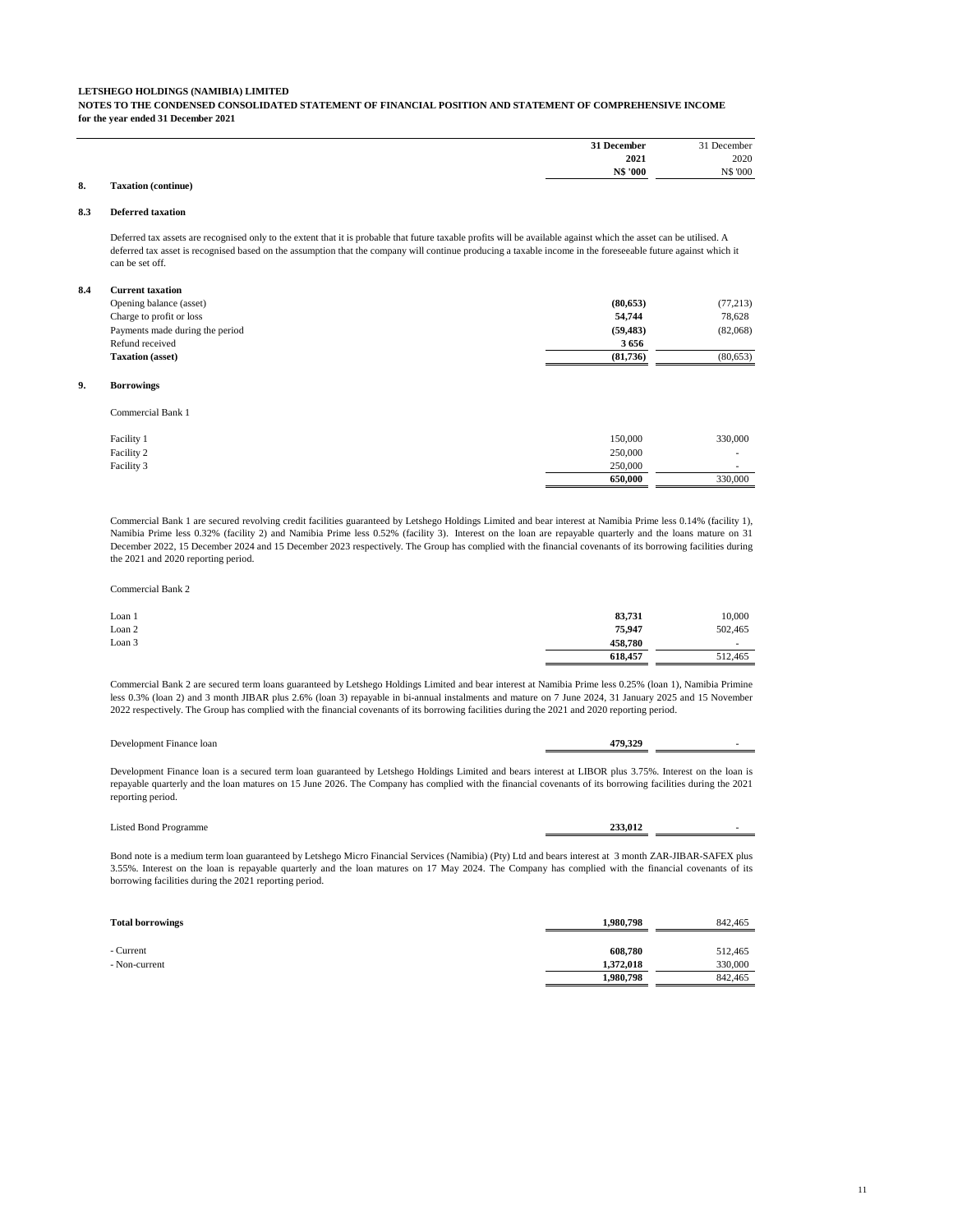**NOTES TO THE CONDENSED CONSOLIDATED STATEMENT OF FINANCIAL POSITION AND STATEMENT OF COMPREHENSIVE INCOME for the year ended 31 December 2021**

|      |                                                           | 31 December | 31 December     |
|------|-----------------------------------------------------------|-------------|-----------------|
|      |                                                           | 2021        | 2020            |
|      |                                                           | N\$ '000    | <b>N\$ '000</b> |
| 10.  | Amounts due to parent company                             |             |                 |
| 10.  | Amounts due to parent company                             |             |                 |
| 10.1 | Amounts due to parent company - Letshego Holdings Limited | 191,210     | 585,750         |
|      | Reconciliation of Amounts due to parent company:          |             |                 |
|      | Opening balance                                           | 585,750     | 614,295         |
|      | Movement in the current year                              | (394, 540)  | (28, 545)       |
|      | Closing balance                                           | 191,210     | 585,750         |

The loan from Letshego Holdings Limited is unsecured and interest is calculated monthly in arrears at a variable rate of Namibia prime plus 2%. The loan is repayable in variable instalments and matures on 10 May 2024.

| 10.2 | Intercompany payable - Erf 8585 (Pty) Ltd | 518 | 661 |
|------|-------------------------------------------|-----|-----|
|      |                                           |     |     |

The intercompany loan with Erf 8585 (Pty) Ltd is unsecured and currently does not bear interest and has no fixed repayment terms. At year end, the carrying amount of the intercompany payable approximates closely to its fair value due to the short-term nature of the balance.

| Total amounts due to parent company                                                                                           | 191,728 | 587,411 |  |
|-------------------------------------------------------------------------------------------------------------------------------|---------|---------|--|
|                                                                                                                               |         |         |  |
| 11.<br>Deposits due to customers                                                                                              |         |         |  |
| Current accounts                                                                                                              | 22,721  | 102,609 |  |
| Term deposits                                                                                                                 | 363,348 | 85,284  |  |
| <b>Total deposits due to customers</b>                                                                                        | 386,069 | 187,893 |  |
| 12.<br>Share capital                                                                                                          |         |         |  |
| Authorised share capital                                                                                                      |         |         |  |
| 500 000 000 ordinary shares of 0.02 cents each (2020: 500 000 000 ordinary shares of 0.02 cents each)                         | 100     | 100     |  |
| Issued share capital<br>500 000 000 ordinary shares of 0.02 cents each (2020: 500 000 000 ordinary shares of 0.02 cents each) | 100     | 100     |  |

#### **13. Equity settled share based payment reserve**

**12.** 

Under the conditional Long Term Incentive Plan (LTIP), conditional share awards are granted to management and key employees. The number of vesting share awards (currently outstanding) is subject to certain non-market conditions. Shares are issued and settled in the holding company, Letshego Holdings Limited, which is listed on the Botswana Stock Exchange. The fair value of the shares is valued according to the listed price on the Botswana Stock Exchange at grant date. Letshego Holdings Limited is liable to fulfil the obligation to the employees on the awards granted.

Shares granted in terms of the plan may not exceed 10% of the issued ordinary shares of the holding company, Letshego Holdings Limited. The maximum number of shares which can be allocated to any individual participant under the scheme is 1% of the issued ordinary shares of the holding company.

The allocation of share awards under the plan relating to management of Letshego Bank (Namibia) Limited was made in 2019, 2020 and 2021 respectively. The vesting period of the share awards from grant date is three periods.

|                                                      |                 |                   | Group                    |                    |
|------------------------------------------------------|-----------------|-------------------|--------------------------|--------------------|
|                                                      |                 |                   | <b>Group and Company</b> |                    |
|                                                      |                 | <b>December</b>   | <b>December</b>          |                    |
|                                                      |                 | 2021              | 2020                     |                    |
|                                                      | Number of share | Exercise price    | Number of share awards   | Exercise price     |
|                                                      | awards          |                   |                          |                    |
| Granted during prior periods                         | 3.918           | NAD2.56/2.24/0.97 | 2.653                    | NAD3.40./2.90/2.56 |
| Granted in current period                            | 2,141           | NAD 0.99          | 1.979                    | NAD 0.97           |
| Exercised during the period                          | (478)           | NAD 2.50          | (393)                    | <b>NAD 2.90</b>    |
| Forfeited during the period                          | (391)           | NAD 2.50          | (321)                    | <b>NAD 2.90</b>    |
| Exercisable and outstanding at the end of the period | 5,190           | NAD2.56/2.24/0.99 | 3,918                    | NAD2.56/2.24/0.97  |
| Fair value of awards exercisable and outstanding at  |                 |                   |                          |                    |
| the end of the period                                | 2.376           |                   | 2.268                    |                    |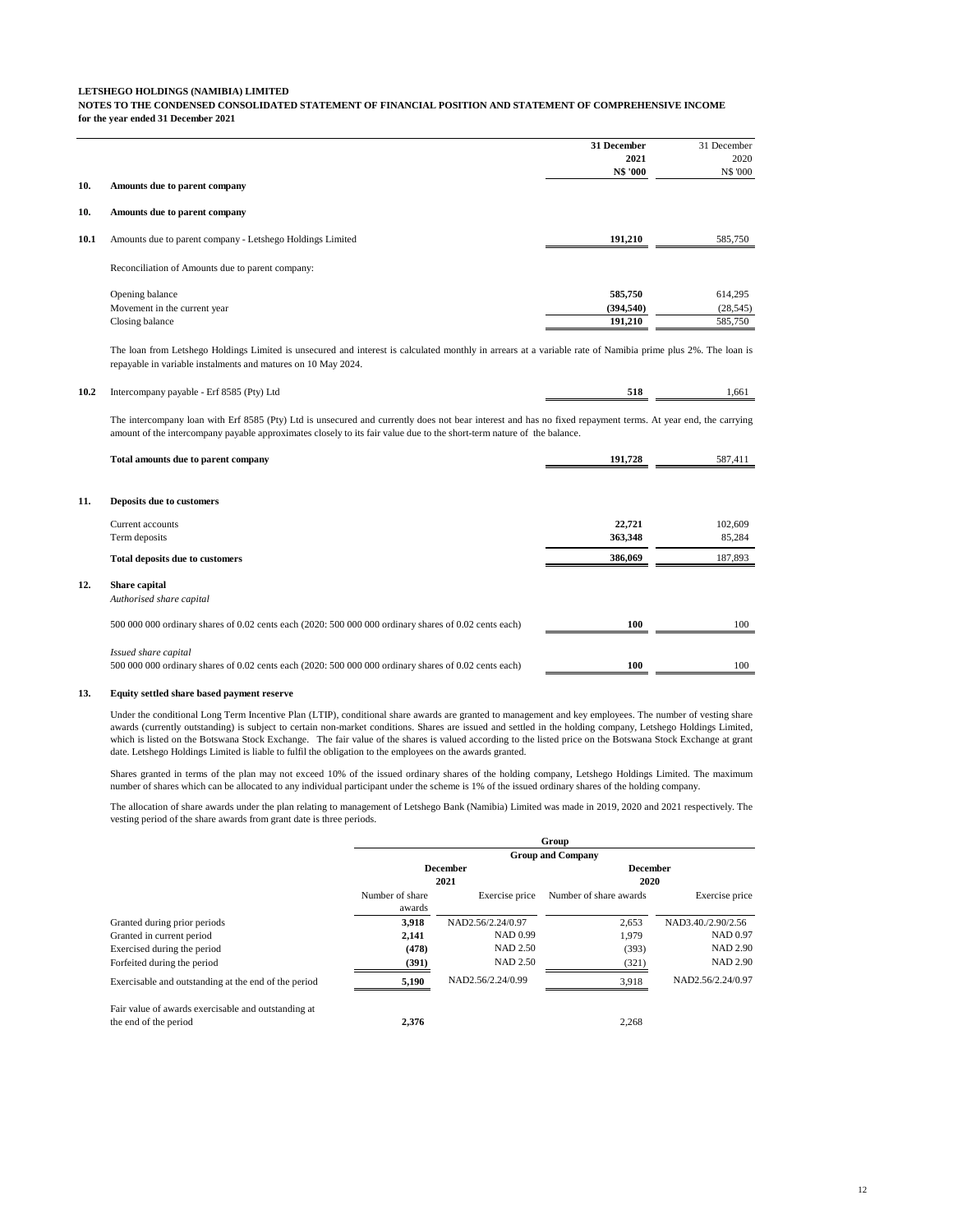**NOTES TO THE CONDENSED CONSOLIDATED STATEMENT OF FINANCIAL POSITION AND STATEMENT OF COMPREHENSIVE INCOME for the year ended 31 December 2021**

|     |                                                                                           | 31 December      | 31 December      |
|-----|-------------------------------------------------------------------------------------------|------------------|------------------|
|     |                                                                                           | 2021             | 2020             |
|     |                                                                                           | N\$ '000         | <b>N\$ '000</b>  |
| 14. | <b>Operating profit before taxation</b>                                                   |                  |                  |
|     | The following items have been recognised in arriving at operating profit before taxation: |                  |                  |
|     | Advertising and promotions                                                                | 2.486            | 2.130            |
|     | Auditors' remuneration                                                                    | 2,437            | 2,279            |
|     | Consultancy costs - professional services                                                 | 16,601           | 10,196           |
|     | Computer services costs                                                                   | 1,533            | 3,349            |
|     | Depreciation                                                                              | 15,451           | 15,108           |
|     | Directors' emoluments                                                                     |                  |                  |
|     | - for services as director                                                                | 1,409            | 1,585            |
|     | - for management services                                                                 | 4,841            | 4,322            |
|     | Rental - low value and short-term leases                                                  | 2,523            | 2.602            |
|     |                                                                                           | 76,144           | 66,107           |
|     | Employee benefit expense (excluding directors' remuneration - for management service)     |                  |                  |
| 15. | <b>Employee benefit expense</b>                                                           |                  |                  |
|     | <b>Salaries</b>                                                                           | 46,484           | 43.783           |
|     | Key management personnel                                                                  | 11,230           | 9,557            |
|     | Pension fund contributions                                                                | 5,175            | 4,788            |
|     | Medical aid contributions                                                                 | 3,482            | 3,228            |
|     | Social security                                                                           | 170              | 154              |
|     |                                                                                           |                  | 8,913            |
|     | Incentive bonuses                                                                         | 14,304           |                  |
|     | Staff training and welfare                                                                | 140              | 6                |
|     |                                                                                           | 80,985           | 70,429           |
| 16. | Operating expenses by nature                                                              |                  |                  |
|     | Sales related expense                                                                     | 9,752            | 10.056           |
|     | Auditors remuneration - audit services                                                    | 2,437            | 2,279            |
|     | Collection fees                                                                           | 31,933           | 29,103           |
|     | Consulting and secretarial<br>Management fees                                             | 16.601<br>56,444 | 10,196<br>35,263 |
|     | Depreciation (Note 5)                                                                     | 15,451           | 15,108           |
|     | Directors' remuneration - for services as directors                                       | 1,409            | 1.585            |
|     | Computer related expenses                                                                 | 1,533            | 3.349            |
|     | Office rental                                                                             | 2,523            | 2,602            |
|     | Travel and accommodation                                                                  | 1,203            | 1.473            |
|     | Social responsibility projects                                                            | 1,032            | 1.347            |
|     | Telephone & Fax                                                                           | 4,715            | 3,650            |
|     | Guarantee fees                                                                            | 7,631            | 8,096            |
|     | Subscriptions                                                                             | 12.334           | 11.057           |
|     | VAT expense<br>Security costs                                                             | 14,631<br>2,982  | 7,510<br>2.055   |
|     | Insurance                                                                                 | 73,784           | 9.329            |
|     | Bank charges                                                                              | 11,198           | 2,380            |
|     | Other operational expenses                                                                | 16,650           | 7.328            |
|     | Withholding Tax - Management Fees                                                         | 222              | 525              |
|     |                                                                                           | 284,465          | 164.291          |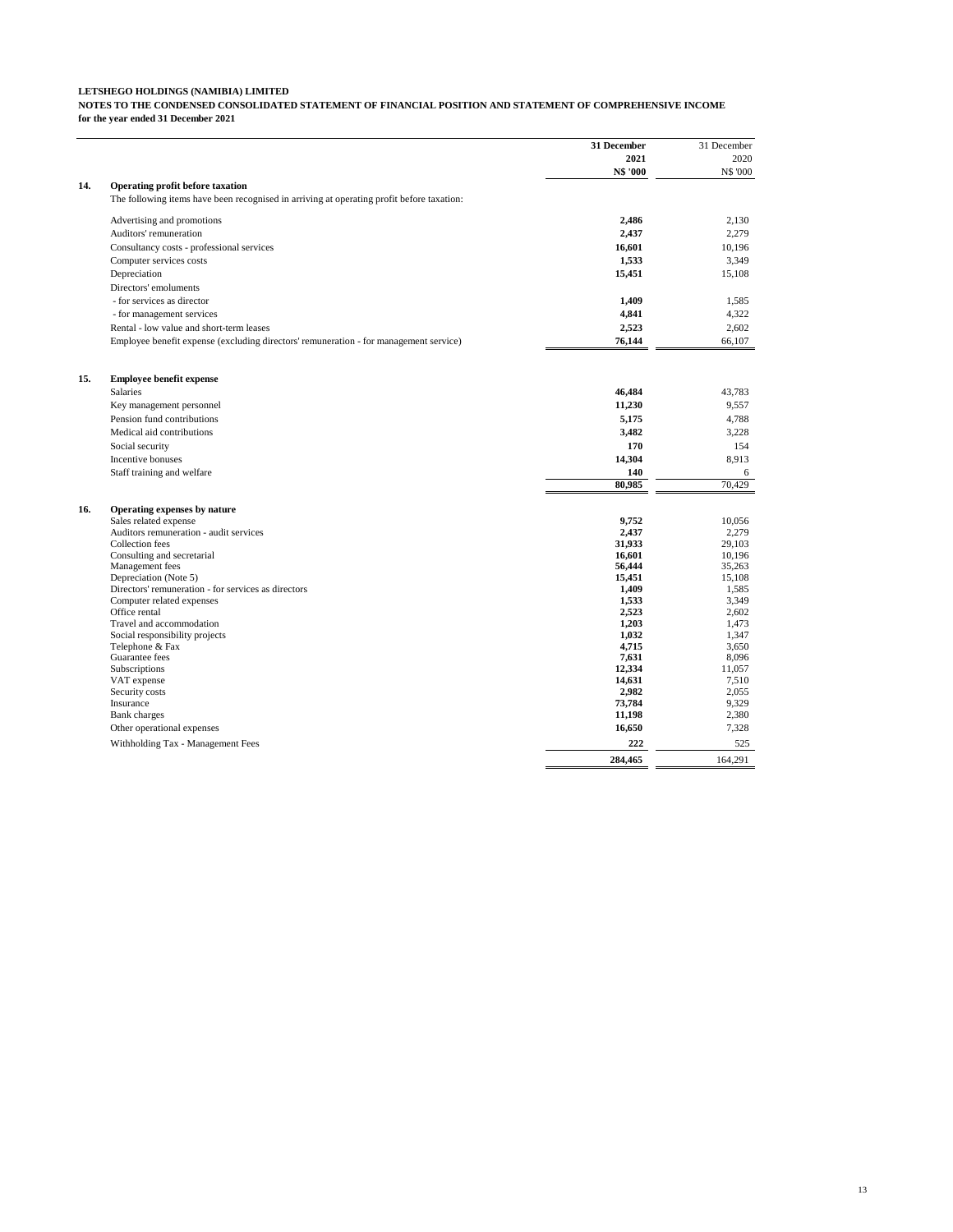**NOTES TO THE CONDENSED CONSOLIDATED STATEMENT OF FINANCIAL POSITION AND STATEMENT OF COMPREHENSIVE INCOME for the year ended 31 December 2021**

|     |                                                                                                                                                                                           | 31 December             | 31 December    |
|-----|-------------------------------------------------------------------------------------------------------------------------------------------------------------------------------------------|-------------------------|----------------|
|     |                                                                                                                                                                                           | 2021                    | 2020           |
|     |                                                                                                                                                                                           | N\$ '000                | <b>NS '000</b> |
| 17. | Net interest income                                                                                                                                                                       |                         |                |
|     | Interest income calculated using the effective interest income method - Advances to customers                                                                                             | 582,345                 | 620,240        |
|     | Other interest income:                                                                                                                                                                    |                         |                |
|     | - Interest received on short term bank deposits                                                                                                                                           | 3,836                   | 5,464          |
|     | - Interest received on bonds                                                                                                                                                              | 2,343                   |                |
|     | Total interest income calculated using the effective interest income method                                                                                                               | 588,524                 | 625,704        |
|     |                                                                                                                                                                                           |                         |                |
|     | Interest paid:                                                                                                                                                                            | (121, 232)              | (98, 750)      |
|     | - Borrowings                                                                                                                                                                              | (61, 215)               | (32, 556)      |
|     | - Deposits due to customers<br>- Lease liabilities                                                                                                                                        | (13, 357)               | (4,766)        |
|     |                                                                                                                                                                                           | (71)                    | (1,703)        |
|     | - Shareholder's loan - LHL                                                                                                                                                                | (46, 589)               | (59, 725)      |
|     | Net interest income                                                                                                                                                                       | 467,292                 | 526,954        |
|     |                                                                                                                                                                                           |                         |                |
| 18. | Fee income                                                                                                                                                                                |                         |                |
|     | Postage fees                                                                                                                                                                              | 127                     | 145            |
|     | Fees and commission earned from services to customers                                                                                                                                     | 23,779                  | 6.652          |
|     |                                                                                                                                                                                           | 23,906                  | 6.797          |
| 19. | Other operating income                                                                                                                                                                    |                         |                |
|     | Dividend income - cell captive                                                                                                                                                            | 204,568                 | 148,568        |
|     | Sundry Income                                                                                                                                                                             | 8,963                   |                |
|     | Profit on disposal of plant and equipment                                                                                                                                                 | $\overline{\mathbf{4}}$ |                |
|     |                                                                                                                                                                                           | 213,535                 | 148,568        |
|     |                                                                                                                                                                                           |                         |                |
| 20. | <b>Related party balances</b>                                                                                                                                                             |                         |                |
|     | Loan accounts - Owing to related parties                                                                                                                                                  |                         |                |
|     | Letshego Holdings Limited - loan                                                                                                                                                          | 191,210                 | 585,750        |
|     | Erf 8585 (Pty) Ltd                                                                                                                                                                        | 518                     | 1,661          |
|     | <b>Total related party balances</b>                                                                                                                                                       | 191,728                 | 587,411        |
|     | The loan from Letshego Holdings Limited is unsecured and interest is calculated monthly in arrears at a variable rate of Namibia prime plus 2%. The loan has no<br>fixed repayment terms. |                         |                |
|     | The intercompany loan with Erf 8585 (Pty) Ltd is unsecured and currently does not bear interest and has no fixed repayment terms.                                                         |                         |                |
|     | <b>Advances</b>                                                                                                                                                                           |                         |                |
|     | Advances to key management personnel                                                                                                                                                      | 1,412                   | 237            |
|     | No impairment has been recognised in respect of loans granted to key management personnel in the current or prior year.                                                                   |                         |                |

**Deposits**

Deposits from key management personnel and directors **205** - **205** 

Deposits include current and savings accounts.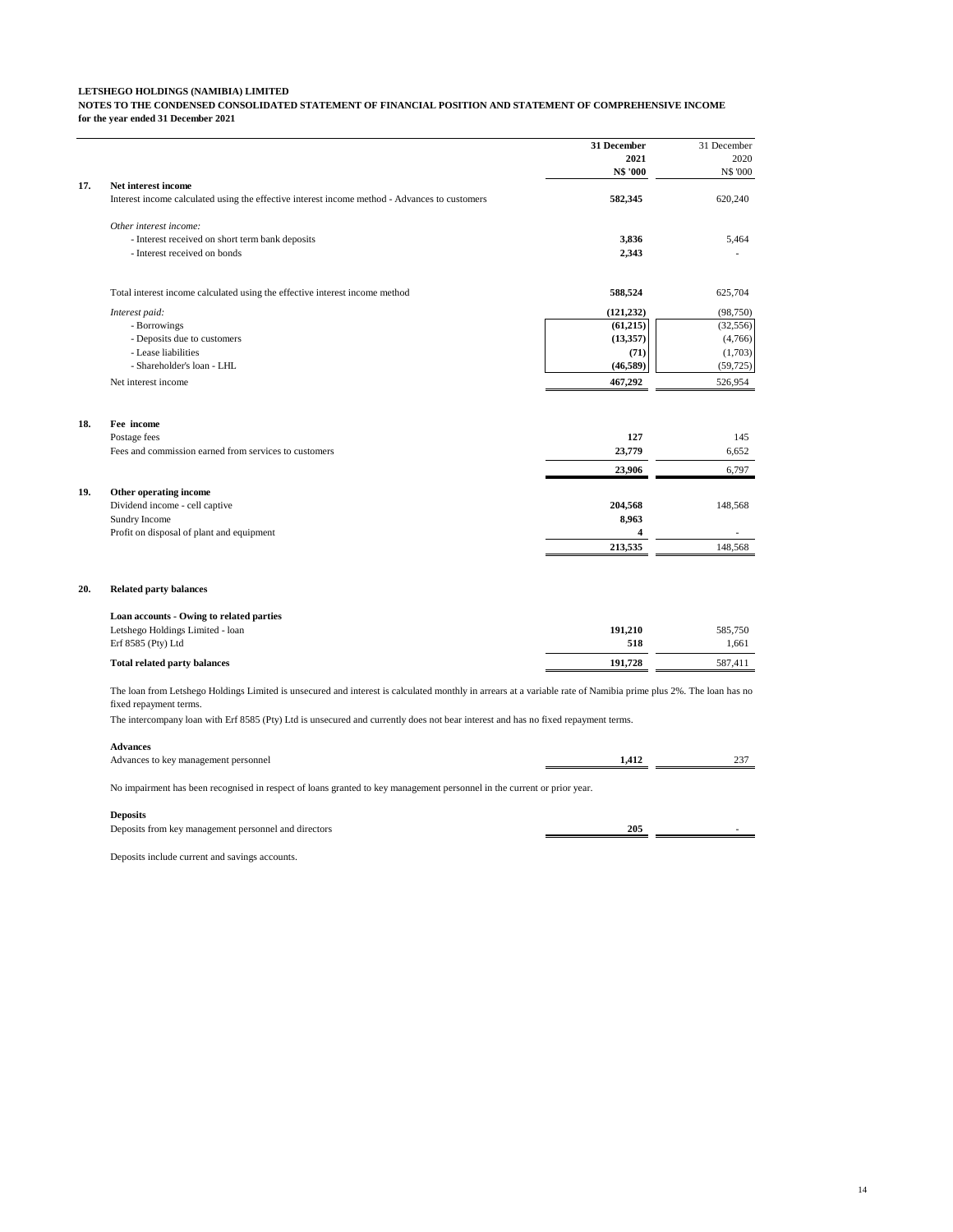**NOTES TO THE CONDENSED CONSOLIDATED STATEMENT OF FINANCIAL POSITION AND STATEMENT OF COMPREHENSIVE INCOME for the year ended 31 December 2021**

|     |                                                                 | 31 December | 31 December     |
|-----|-----------------------------------------------------------------|-------------|-----------------|
|     |                                                                 | 2021        | 2020            |
|     |                                                                 | N\$ '000    | <b>N\$ '000</b> |
| 21. | <b>Related party transactions</b>                               |             |                 |
|     | Interest paid to related parties                                |             |                 |
|     | Letshego Holdings Limited                                       | 46,589      | 59,725          |
|     | <b>Interest received from related parties</b>                   |             |                 |
|     | Key management personnel                                        | 50          |                 |
|     | Rent paid to related parties                                    |             |                 |
|     | Erf 8585 (Pty) Ltd                                              | 2,335       | 2,670           |
|     | Guarantee fees paid to related parties                          |             |                 |
|     | Letshego Holdings Limited                                       | 7,631       | 8,096           |
|     | Management fees paid to related parties                         |             |                 |
|     | Letshego Holdings Limited                                       | 56,444      | 35,263          |
|     | The amount classified as management fees is made up as follows: |             |                 |
|     | Fees payable to Letshego Holdings Limited                       | 50,800      | 31,737          |
|     | Withholding tax paid on imported management services            | 5,644       | 3,526           |
|     |                                                                 | 56,444      | 35,263          |
|     | Compensation paid to key management personnel                   |             |                 |
|     | Salaries and short-term benefits                                | 11,230      | 9,557           |
|     | <b>Compensation paid to directors</b>                           |             |                 |
|     | Sitting fees paid to non-executive directors                    | 1,409       | 1,585           |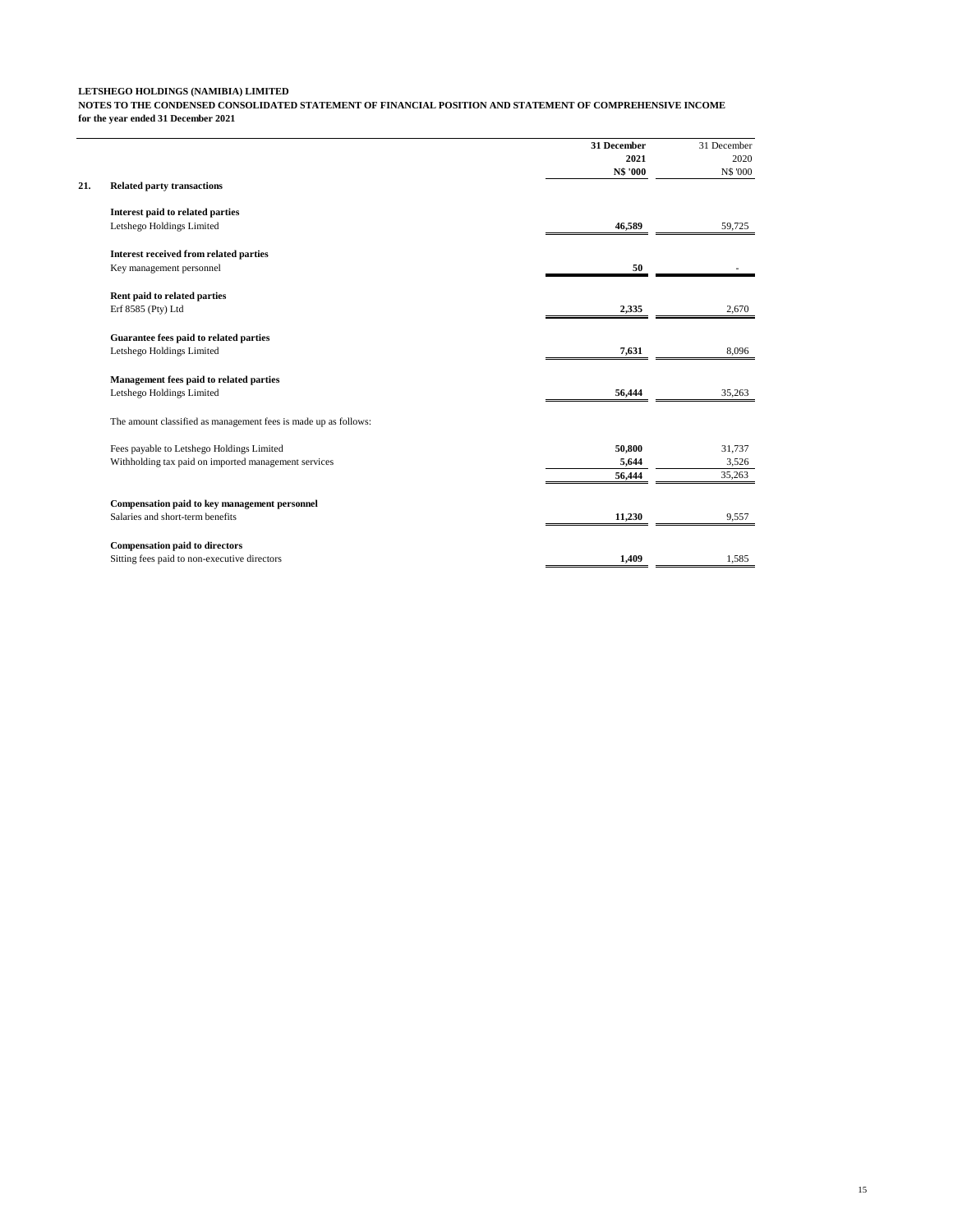# **NOTES TO THE CONDENSED CONSOLIDATED STATEMENT OF FINANCIAL POSITION AND STATEMENT OF COMPREHENSIVE INCOME for the year ended 31 December 2021**

#### **22. Segment information**

The Group considers its banking and other financial services operations as one operating segment. There are no other components. This is in a manner consistent with the internal reporting provided to the chief operating decision-maker, identified as the Chief Executive Officer of the Group. The chief operating decision-maker is the person that allocates resources to and assesses the performance of the operating segment(s) of an entity.

In assessing the performance of the banking and other financial services operation, the Chief Executive Officer reviews the various aggregated revenue streams, the total costs and the assets and liabilities related to the banking activity, which have been disclosed in the various notes to the consolidated financial statements.

#### **22.1 Entity-wide disclosures**

#### **22.1.1 Products and Services**

#### **Operating segment**

• Banking operations

#### **Brand**

• Letshego

#### **Description**

• Regulated financial services provider, focusing on the low to middle income earners in Namibia.

#### **Products and services**

• Letshego conducts business as a registered bank and provides micro-lending services.

#### **22.1.2 Geographical segments**

There are no segment operations outside Namibia as the group operates within the borders of Namibia.

#### **22.1.3 Major customers**

Segment reporting requires the disclosure of an entity's reliance on its major customers, if revenue from transactions with a single customer is ten percent or more of the entity's revenue. The group does not have customers that contribute ten percent or more to its revenue and is therefore not reliant on a single major customer.

#### **23. Events occurring after the reporting date**

No material events occurred after the reporting date to report for the period under review.

#### *Dividend*

A dividend of 29.52 cents per ordinary share has been declared subsequent to the reporting date and will be paid 03 June 2022.

Important dates pertaining to the dividends are:

Last date to trade cum dividend - Friday 13 May 2022 First date to trade ex-dividend - Monday 16 May 2022 Last date to register - Friday 20 May 2022 Dividend payment date - Friday 03 June 2022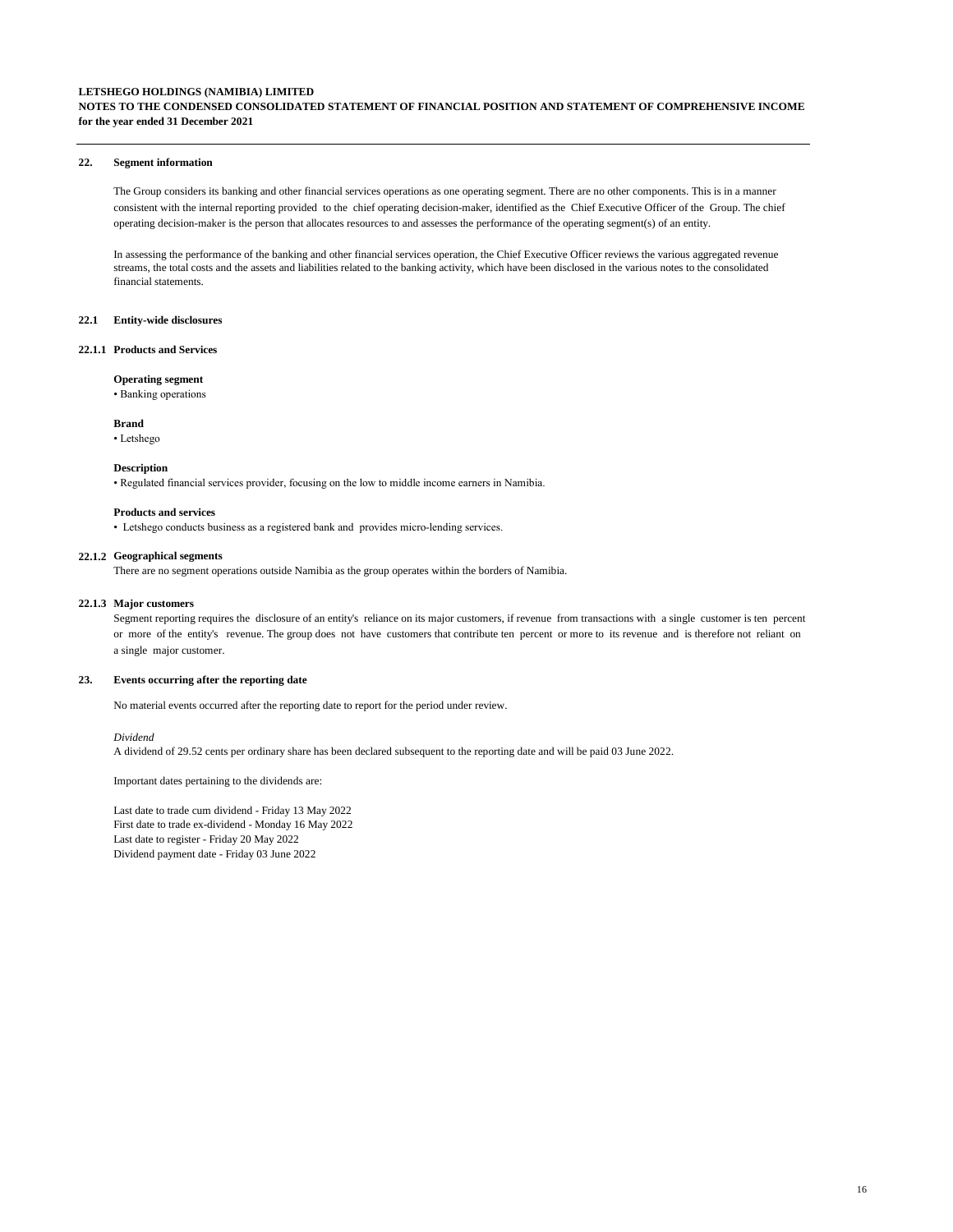# **NOTES TO THE CONDENSED CONSOLIDATED STATEMENT OF FINANCIAL POSITION AND STATEMENT OF COMPREHENSIVE INCOME for the year ended 31 December 2021**

#### **24. Fair value measurement of financial instruments**

The fair value of financial assets and financial liabilities that are traded in active markets are based on quoted market prices or dealer price quotations. For all other financial instruments, the group determines fair values using other valuation techniques.

- Level 1 fair value measurements are those derived from quoted market prices (unadjusted) in active markets for identical assets or liabilities.
- Level 2 fair value measurements are those derived from inputs other than quoted market prices included within Level 1 that are observable for the asset or liability, either directly (i.e. as prices) or indirectly (i.e. derived from prices).
- Level 3 fair value measurements are those derived from valuation techniques that include inputs for the asset or liability that are not based on observable market data (unobservable inputs).

| 2021                            | Level 1<br>N\$ '000 | Level 2<br><b>N\$ '000</b> | Level 3<br>N\$ '000 | <b>Total</b><br>N\$ '000 | Carrying<br>amount<br>N\$ '000 |
|---------------------------------|---------------------|----------------------------|---------------------|--------------------------|--------------------------------|
| <b>Financial assets</b>         |                     |                            |                     |                          |                                |
| Net advances                    |                     | ٠                          | 4,278,481           | 4,278,481                | 4,278,481                      |
| Government and other securities |                     | 500,004                    |                     | 500,004                  | 500,004                        |
| <b>Total</b>                    |                     | $\overline{\phantom{a}}$   | 4,278,481           | 4,778,485                | 4,778,485                      |
| <b>Financial liabilities</b>    |                     |                            |                     |                          |                                |
| <b>Borrowings</b>               |                     |                            | 1,980,798           | 1,980,798                | 1,980,798                      |
| Amounts due to parent company   |                     |                            | 191,728             | 191,728                  | 191,728                        |
| <b>Total</b>                    |                     | $\blacksquare$             | 2,172,526           | 2,172,526                | 2,172,526                      |
| 2020                            | Level 1<br>N\$ '000 | Level 2<br>N\$ '000        | Level 3<br>N\$ '000 | <b>Total</b><br>N\$ '000 | Carrying<br>amount<br>N\$ '000 |
|                                 |                     |                            |                     |                          |                                |
| <b>Financial assets</b>         |                     |                            |                     |                          |                                |
| Net advances                    |                     |                            | 3,608,616           | 3,608,616                | 3,608,616                      |
| Government and other securities |                     |                            |                     |                          |                                |
| <b>Total</b>                    |                     | $\overline{a}$             | 3,608,616           | 3,608,616                | 3,608,616                      |
| <b>Financial liabilities</b>    |                     |                            |                     |                          |                                |
| <b>Borrowings</b>               |                     |                            | 842,465             | 842,465                  | 842,465                        |
| Amounts due to parent company   |                     |                            | 587,411             | 587,411                  | 587,411                        |
| Total                           |                     | ٠                          | 1,429,876           | 1.429.876                | 1,429,876                      |

## **25. Prior Year Restatement**

The cell captive dividends were incorrectly recorded gross of tax paid in the 2020 financial year. As a result of this, the tax paid was overstated by the tax that was paid by the insurance provider on the cell captive dividends prior to distribution to Lesthego. As such, the comparative has been restated to correct this presentation disclosure by decreasing the other operating income (and consequently profit before tax) and decreasing the tax paid amount by N\$19,176. The total profit after tax and net cashflows from operating activities remain unchanged.

|                                       | At 31<br><b>December</b> |                          | At 31 December  |  |
|---------------------------------------|--------------------------|--------------------------|-----------------|--|
| Statement of profit or loss and other | 2020<br>Audited - (as    |                          | 2020            |  |
| comprehensive income - extract        | previously<br>stated)    | Restatement              | <b>Restated</b> |  |
| Other operating income                | 167.744                  | (19, 176)                | 148,568         |  |
| Profit before taxation                | 423.123                  | (19, 176)                | 403,947         |  |
| Taxation                              | (102, 234)               | 19.176                   | (83,058)        |  |
| Profit for the year                   | 320,889                  | $\overline{\phantom{a}}$ | 320,889         |  |